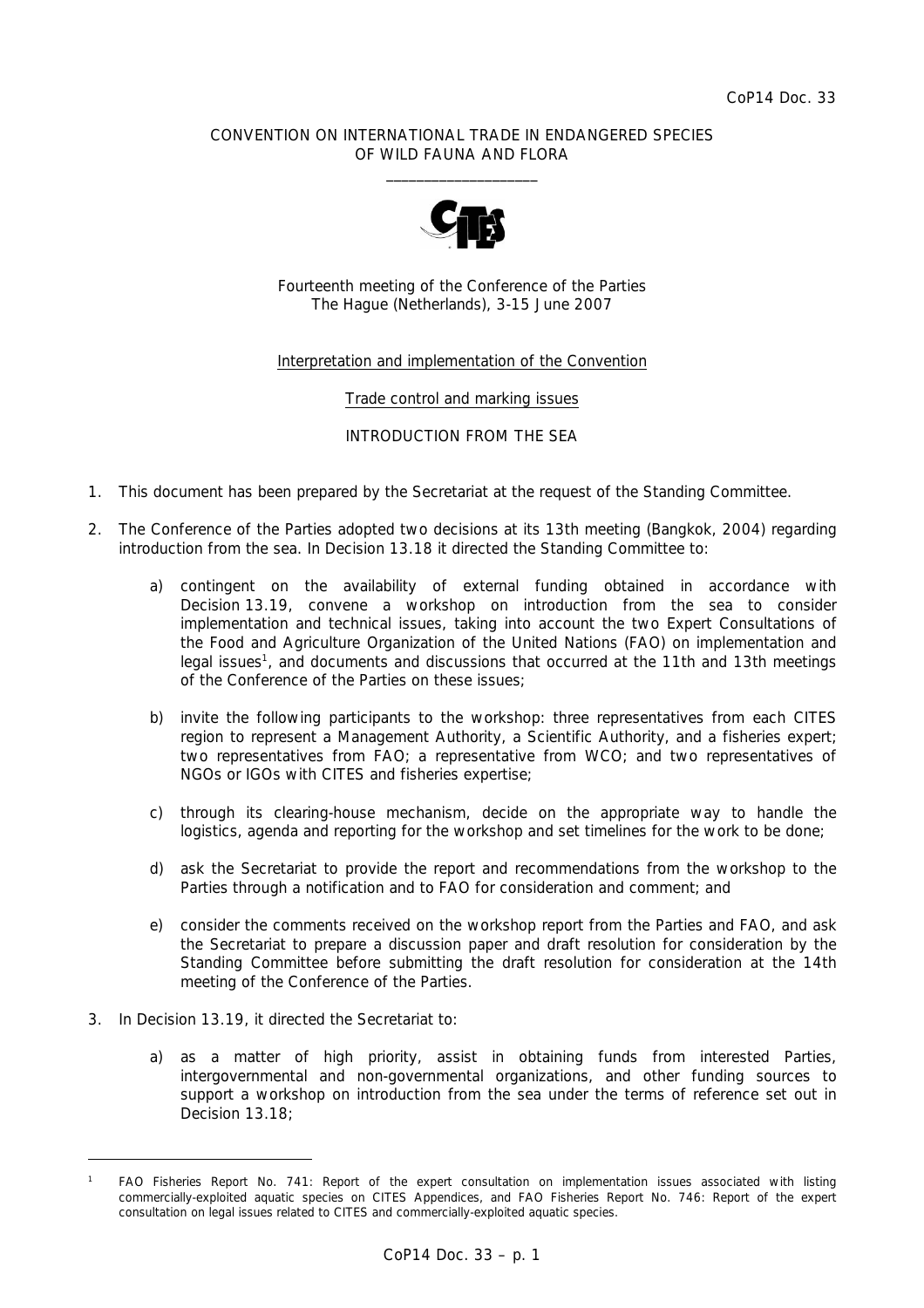- *b) assist the Standing Committee in preparing for the workshop; and*
- *c) welcome the consultations convened by FAO and approach the FAO Secretariat concerning further collaboration on introduction from the sea.*
- 4. At its 53rd meeting (SC53, Geneva, June-July 2005), the Standing Committee was advised that the United States of America and the European Union had pledged funds to support the organization of a workshop on introduction from the sea. The Committee agreed that the workshop should be chaired by the Chairman of the Standing Committee and specified the Parties and organizations that should be invited to participate. On the basis of guidance provided by its clearing house, the Committee also agreed on the logistics, agenda, reporting and timeline for the workshop (see documents SC53 Doc. 15 and SC53 Inf. 6, and the SC53 Summary Record).
- 5. The CITES Workshop on Introduction from the Sea issues (IFS workshop) was held in Geneva from 30 November to 2 December 2005 and the final workshop report was circulated for consideration and comment with Notification to the Parties No. 2006/023 of 6 April 2006. The report was also provided to FAO for consideration and comment. Background documents for the workshop (in English only) are available on the CITES website under Programmes/Other issues/Introduction from the sea.
- 6. At its 54th meeting (SC54, Geneva, October 2006), the Standing Committee reviewed the workshop report, the comments that had been received on the report and the draft resolution and draft decision that had been prepared by the Secretariat. The Committee agreed to make certain revisions and requested the Secretariat to submit the documents, at the present meeting. It also agreed that a working group, including participants from the IFS workshop, would work electronically to refine the definition of 'marine environment not under the jurisdiction of any State', based on issues raised during SC54 and comments made on the workshop report (see documents SC54 Doc. 19 and SC54 Com. 1 and the SC54 Summary Record).
- 7. In February 2007 the working group established at SC54 provided to the Secretariat an alternative definition of the 'marine environment not under the jurisdiction of any State', which represented the majority view of working group members but which had not been unanimously agreed. The Secretariat was asked to include the alternative definition in the present document.
- 8. The alternative definition is included in the draft resolution contained in Annex 1, and a summary of the working group's efforts is contained in Annex 3. The summary shows that Mexico proposed a third definition, which the Secretariat understands was not discussed by the working group. Specifically, Mexico proposed that: "The 'marine environment not under the jurisdiction of any State' means the marine environment of the high seas and the area, as defined in the United Nations Convention on the Law of the Sea (UNCLOS)."
- 9. The report of the CITES Workshop on Introduction from the Sea Issues is contained in Annex 4. The comments made on the workshop report, including a correction which was requested by Argentina at SC54, are contained in Annex 5.

## Recommendations

10. The Standing Committee recommends that the Conference of the Parties reach agreement on the bracketed text in the draft resolution contained in Annex 1 and adopt the resulting resolution in order to provide a definition of the 'marine environment not under the jurisdiction of any State'. It further recommends that the Conference adopt the draft decision contained in Annex 2.

# COMMENTS FROM THE SECRETARIAT

- A. The Secretariat supports the adoption of a resolution defining 'the marine environment not under the jurisdiction of any State' and believes that the alternative definition included in Annex 1 should assist Parties in reaching agreement on the wording of such a resolution.
- B. The Secretariat supports the adoption of the draft decision contained in Annex 2 but suggests that a more precise time-frame be set. In this connection, the words "at its 57th meeting (SC57)" could be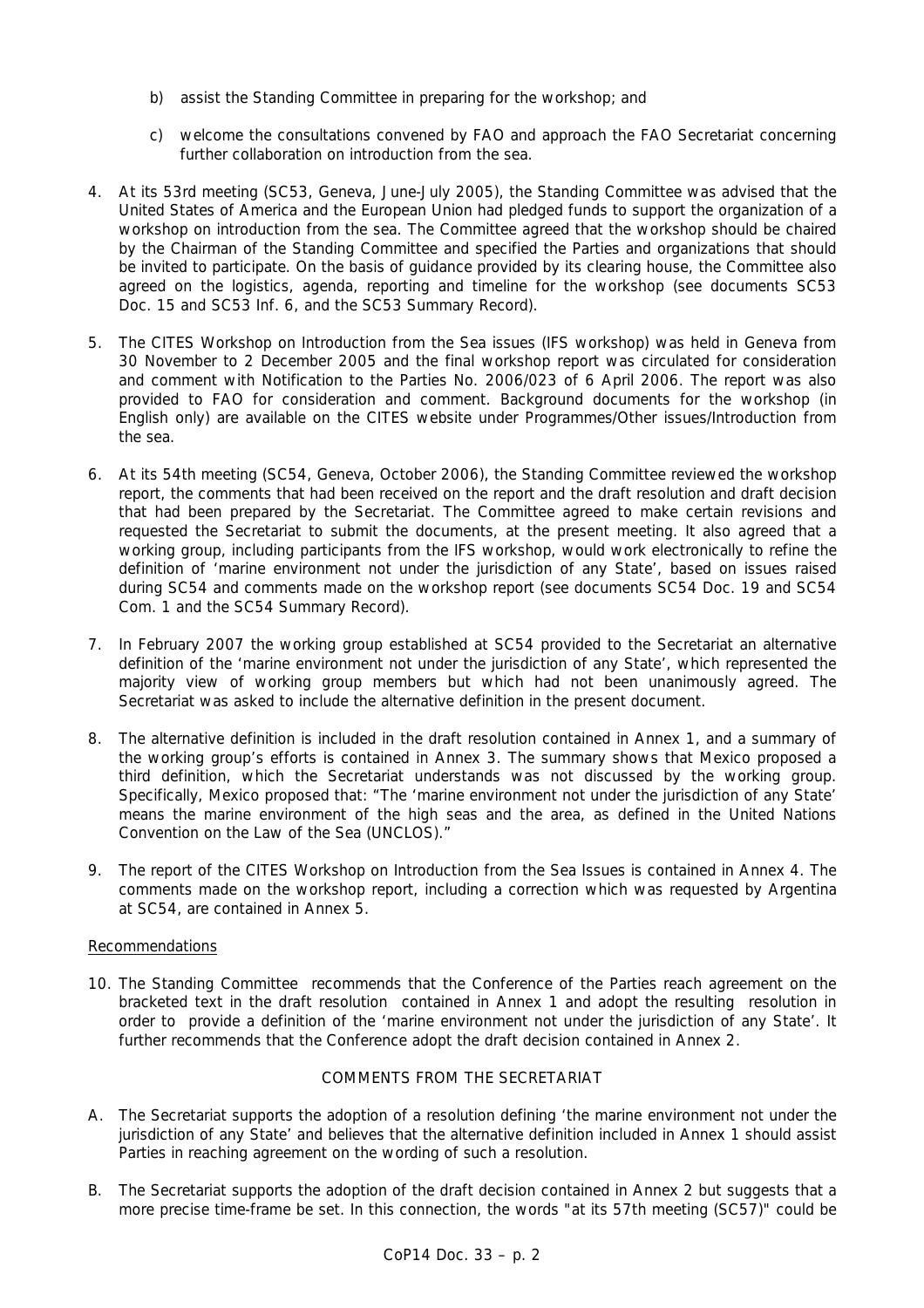added at the beginning of paragraph a). The words "between SC57 and SC58" could be added at the end of paragraph c) and the words 'at its 58th meeting' could be added after 'Standing Committee' in paragraph d). The text in paragraph b) could be revised to read 'with expertise in CITES and fisheries'.

C. The cost implications of Secretariat support to the Standing Committee have been included in the costed programme of work. The draft resolution on financing contained in Annex 8 of document CoP14 Doc. 7.3 (Rev. 1) states that the Trust Fund should not be used to cover the travel costs or *per diem* of representatives from developed countries. If the draft resolution is adopted, it should help to keep meeting costs low. Nevertheless, approximately USD 25,000 would be needed to convene a meeting of the working group.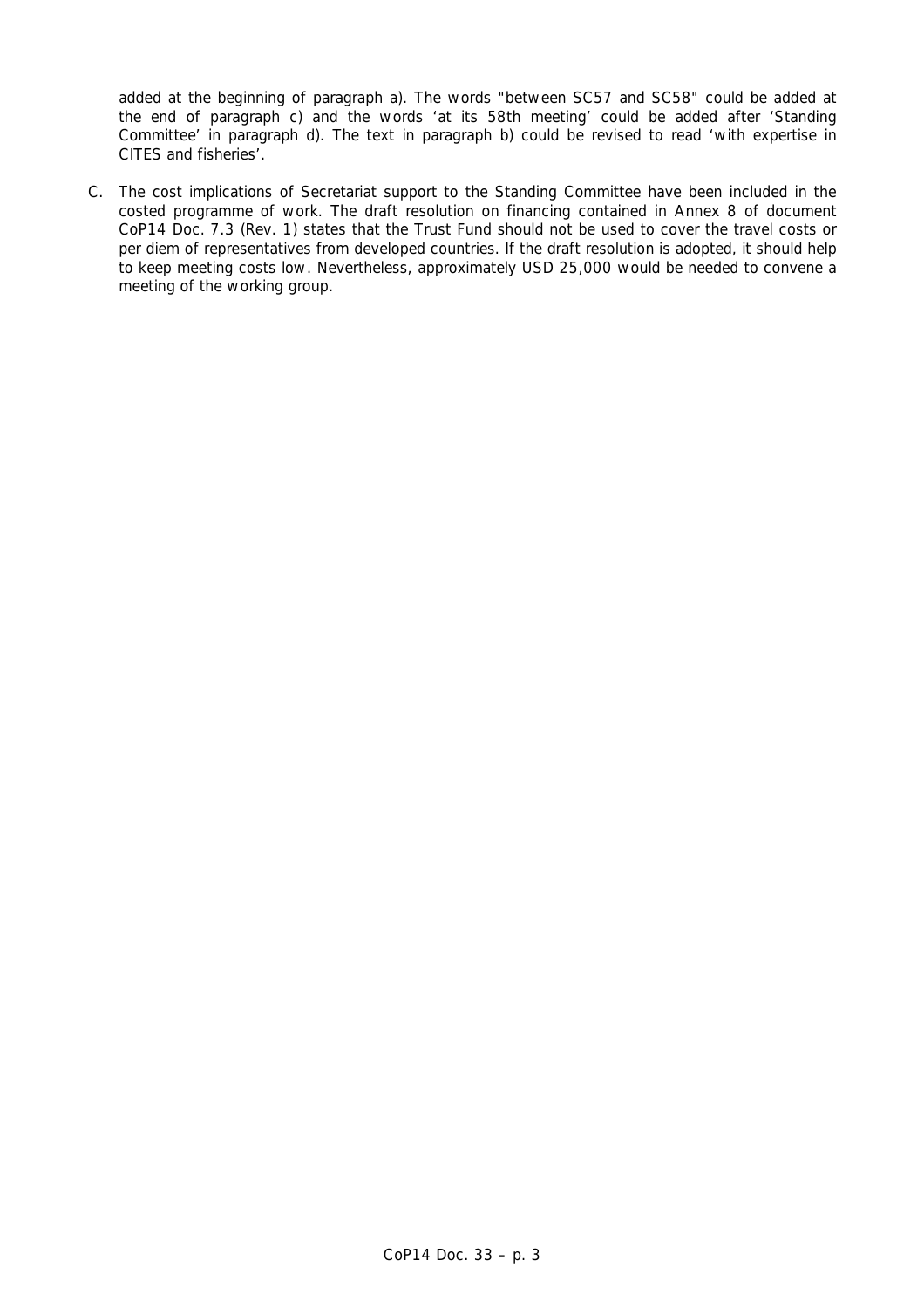## DRAFT RESOLUTION OF THE CONFERENCE OF THE PARTIES

#### Introduction from the sea

### *[The text in brackets was not agreed by the Standing Committee]*

TAKING INTO ACCOUNT the CITES Workshop on Introduction from the Sea Issues (Geneva, 30 November – 2 December 2005) held pursuant to Decision 13.18 of the Conference of the Parties;

RECALLING that 'introduction from the sea' is defined in Article I, paragraph e), of the Convention as "transportation into a State of specimens of any species which were taken in the marine environment not under the jurisdiction of any State";

[RECALLING ALSO that Article XIV, paragraph 6, of the Convention provides that "Nothing in the present Convention shall prejudice the codification and development of the law of the sea by the United Nations Conference on the Law of the Sea";]

RECALLING FURTHER that Article III, paragraph 5, and Article IV, paragraphs 6 and 7, of the Convention provide a framework to regulate the introduction from the sea of specimens of species included in Appendices I and II, respectively;

RECOGNIZING the need for a common understanding of the provisions of the Convention relating to introduction from the sea in order to facilitate the standard implementation of trade controls for specimens introduced from the sea and improve the accuracy of CITES trade data;

### THE CONFERENCE OF THE PARTIES TO THE CONVENTION

[AGREES that 'the marine environment not under the jurisdiction of any State' means those areas beyond the waters and the continental shelf, comprising the seabed and subsoil, subject to the sovereign rights or sovereignty of any State consistent with international law, as reflected in the United Nations Convention on the Law of the Sea.]

### *Alternative definition proposed by a majority of the SC54 working group:*

AGREES that 'the marine environment not under the jurisdiction of any State means those marine areas beyond the areas subject to the sovereignty or sovereign rights of a State consistent with international law, as reflected in the United Nations Convention on the Law of the Sea.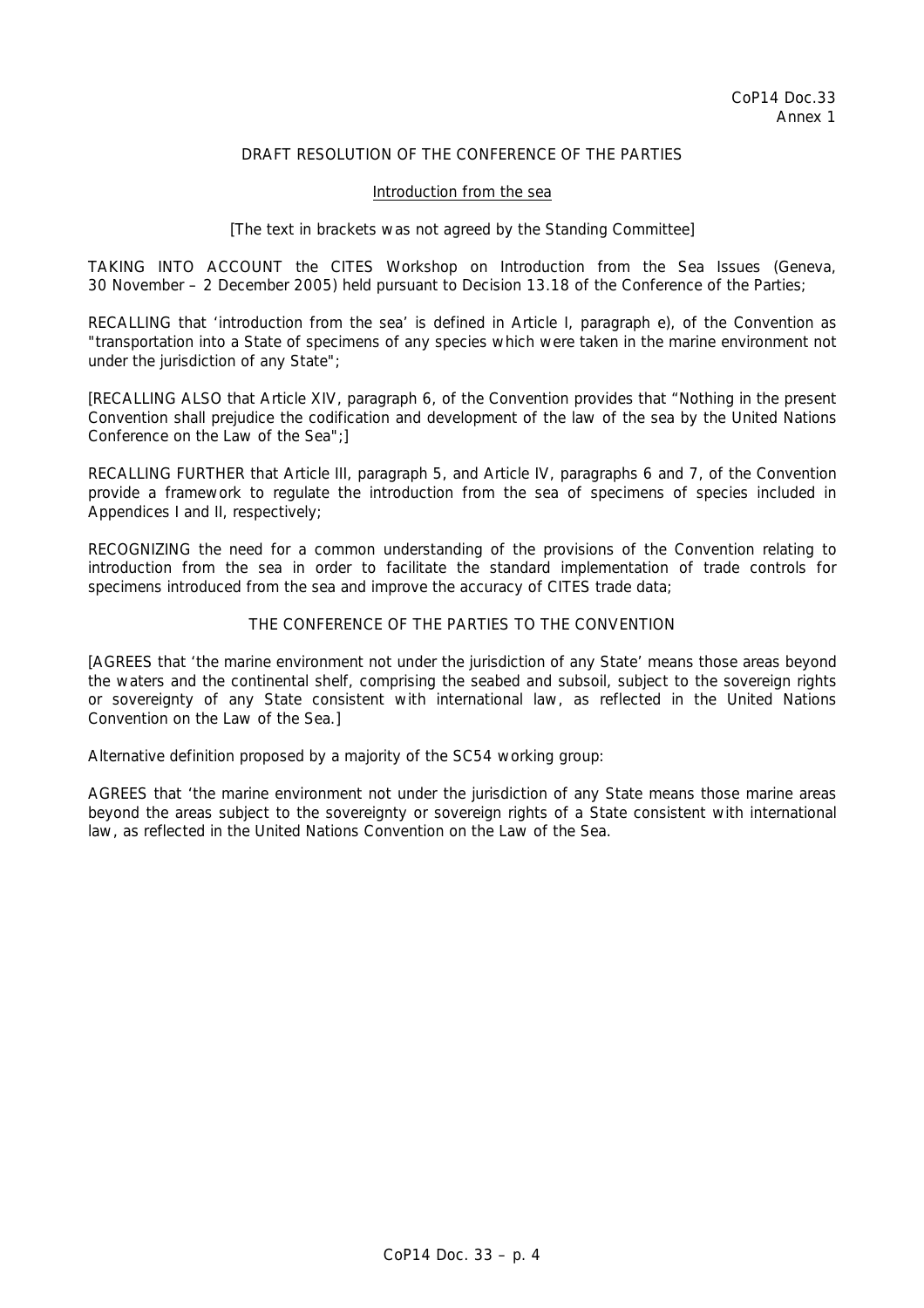## DRAFT DECISION OF THE CONFERENCE OF THE PARTIES

### *Directed to the Standing Committee*

- 14.XX The Standing Committee shall:
	- a) establish a working group on Introduction from the Sea, which would work primarily through electronic means, to consider a definition for 'transportation into a State', clarification of the term 'State of introduction' and the process for issuing an introduction from the sea certificate as well as other issues identified for further consideration in the final report of the CITES Workshop on Introduction from the Sea Issues (Geneva, 30 November – 2 December 2005);
	- b) include in the working group representatives of CITES authorities and fishery authorities from each of the six CITES regions and request the participation of the United Nations Division on Ocean Affairs and the Law of the Sea, the Food and Agriculture Organization of the United Nations, two regional fishery bodies, the fishing industry, and intergovernmental organizations and non-governmental organizations with CITES and fishery expertise;
	- c) contingent on the availability of external funding, convene a meeting of the working group; and
	- d) ask the working group to prepare a discussion paper and draft revised resolution for consideration by the Standing Committee and for consideration at the 15th meeting of the Conference of the Parties.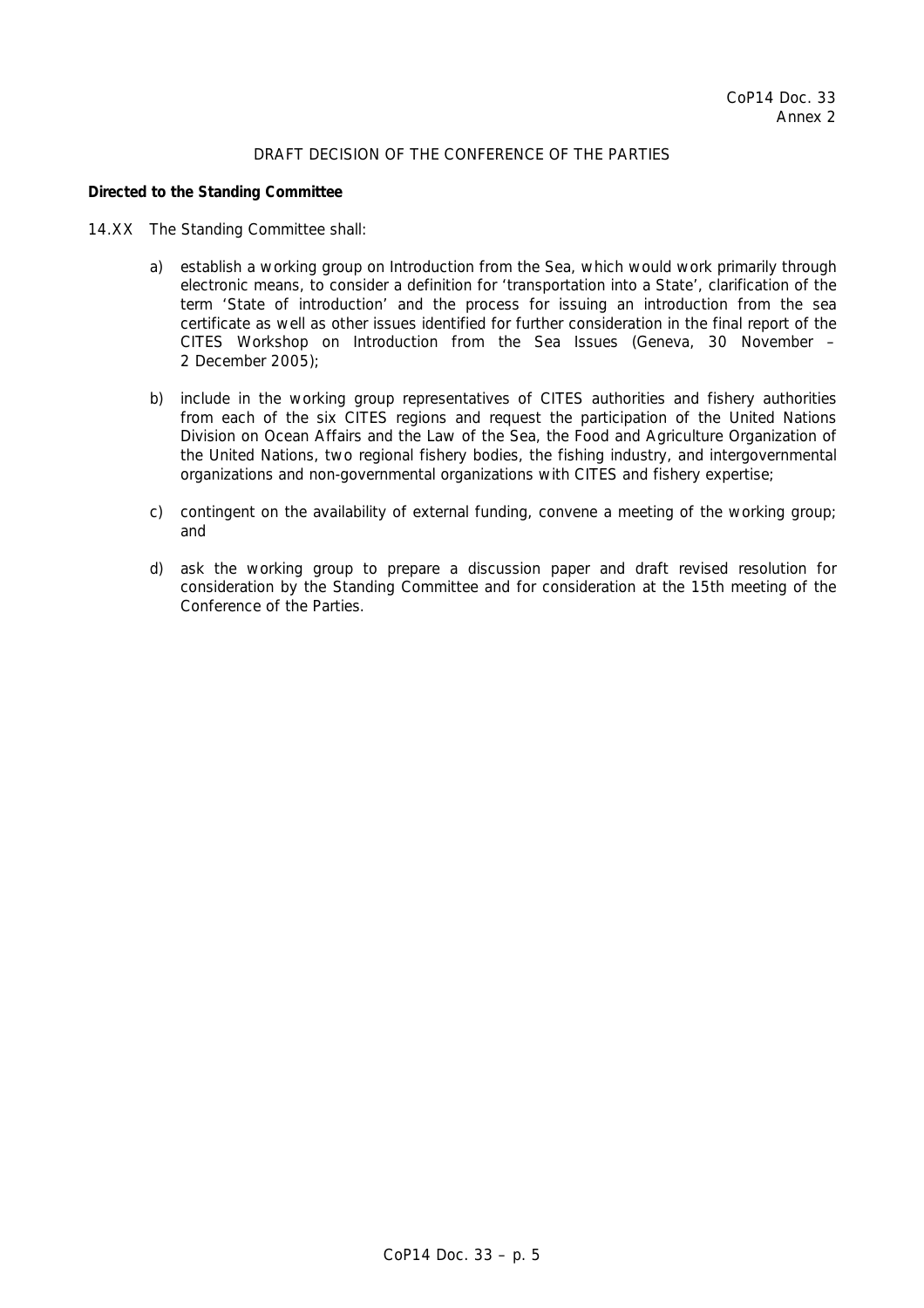### 12 February 2007

### **SUMMARY OF EFFORTS BY THE WORKING GROUP ESTABLISHED AT SC54 ON INTRODUCTION FROM THE SEA TO REFINE THE DEFINITION OF THE 'MARINE ENVIRONMENT NOT UNDER THE JURISDICTION OF ANY STATE'**

The working group consisted of all those who had commented on this issue at SC54: Argentina, Australia, Canada, Chile, China, Germany, Iceland, Mexico, Norway, Turkey, the United States of America, the European Union, the Food and Agriculture Organization (FAO), the International Environmental Law Project (IELP) and the IWMC World Conservation Trust (IWMC)

Comments were provided by: Argentina, Australia, Canada, Mexico, Norway, the United States of America, the European Union, FAO, IELP and IWMC.

The working group puts forward the following definition:

**"The 'marine environment not under the jurisdiction of any State' means those marine areas beyond the areas subject to the sovereignty or sovereign rights of a State consistent with international law, as reflected in the United Nations Convention on the Law of the Sea."** 

This definition was not agreed to unanimously, but represents the majority view. Argentina and Australia stated a preference for the 2005 workshop definition and Mexico provided a new definition. The European Union, FAO, Norway, and the United States stated a preference for the "marine areas beyond the areas" text over the "those areas beyond the waters and continental shelf, comprising the seabed and subsoil" language in the 2005 workshop definition. Mexico agreed that shorthand definitions of complex concepts should be avoided and provided its own definition. Others who commented did not express a preference, although IELP indicated that the new text was "clearer."

Except for Mexico (which provided a new definition), all who commented preferred, or were willing to accept, the "subject to" text over the "may exercise" text. Likewise, except for Mexico, all who commented preferred or were willing to accept "consistent with international law" over "consistent with customary international law."

Summary of comments:

Argentina – Prefers the definition agreed at the 2005 workshop.

- Australia Would "strongly encourage" a return to the 2005 workshop definition and requests an explanation for removal of reference to 'the water column and continental shelf'. Believes it is important to specifically list the marine environments over which a coastal State has jurisdiction. Only referring to the 'marine environments' may cause some to think that coastal States only exercise sovereign rights over one part of the marine environment (e.g. the water column) and disregard that coastal States have sovereign rights over other areas (the continental shelf, including the extended continental shelf). Notes that a coastal State has sovereign rights whether it chooses to exercise them or not, and therefore they cannot support the "may exercise" text. Endorsed the "subject to" bracketed text and removal of the bracketed word "customary". UNCLOS incorporated some customary international law (e.g. EEZs) but also created new international law (e.g. the formula for defining the continental shelf). Inserting "customary" implies that it is only the customary international law reflected in UNCLOS that we take into account. Best to refer to international law as reflected in UNCLOS and not limit it to "customary" international law.
- Canada Indicated it had no preference on whether to use the "may exercise" text or the "subject to" text but requested that sovereignty be listed first (before sovereign rights). It had no preference regarding the insertion of "customary."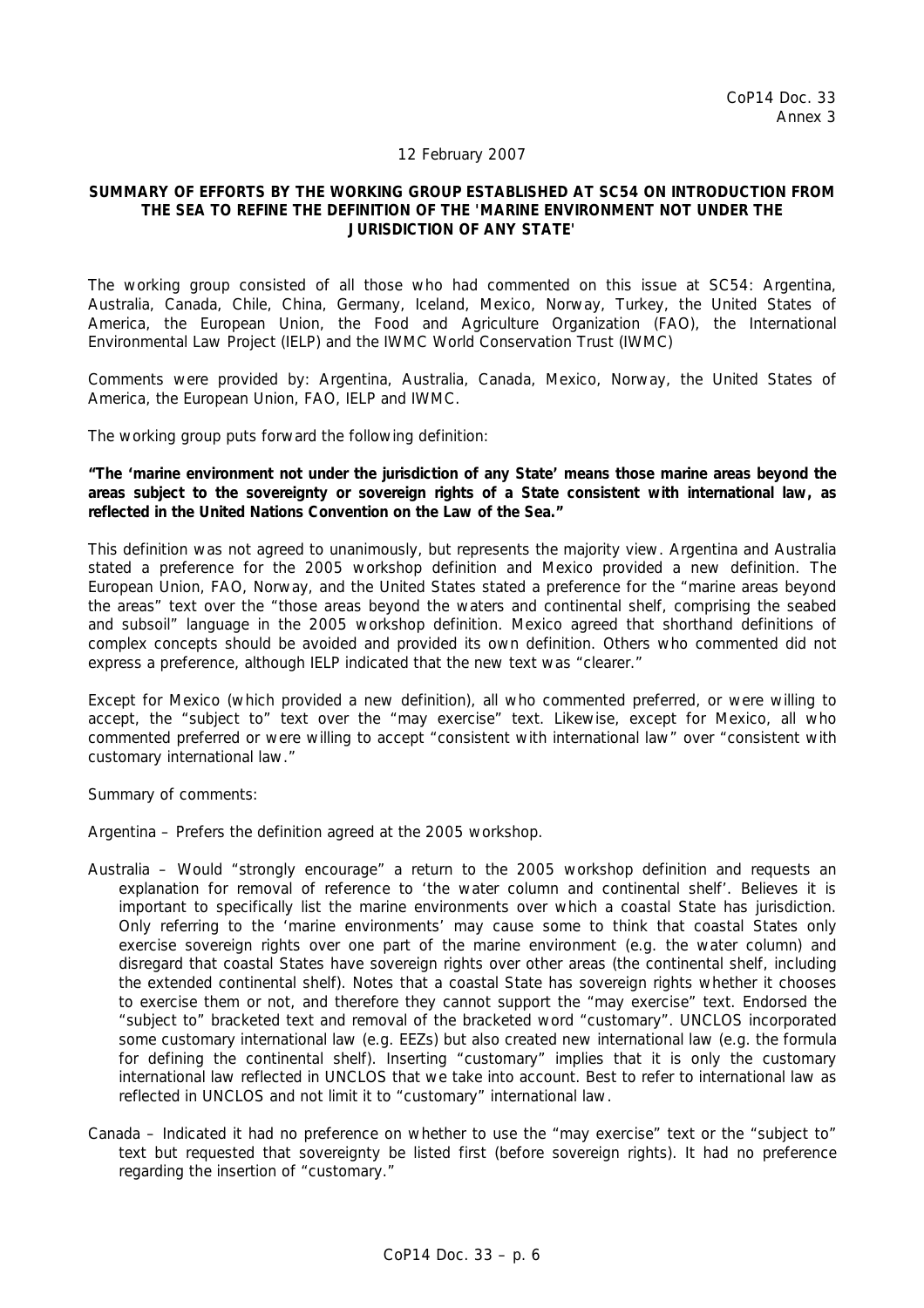- Mexico Agrees that UNCLOS contains elaborate definitions and that it is best to avoid shorthand definitions of complex concepts. Believes it is important to distinguish between the terms "sovereignty" referring to the territorial sea, and "sovereign rights" referring to EEZs. These issues could be resolved if UNCLOS is specifically referred to as follows: "The 'marine environment not under the jurisdiction of any State' means the marine environment of the high seas and the area, as defined in the United Nations Convention of the Law of the Sea (UNCLOS)." The term "area" is used as defined in Article 1 of UNCLOS. This definition would also allow room, for example, for potential changes in the delineation of an extended continental shelf as a result of submissions presented by several countries in the Commission on the Limits of the Continental Shelf.
- Norway Prefers the phrase "marine areas beyond the areas" over listing the areas described under UNCLOS. Cannot accept the "may exercise" text as it would exclude from the definition areas that are not under the jurisdiction of any State at present, but that potentially can be. Would, therefore, like to retain the "subject to" text. Prefers deletion of the word "customary" for reasons given by IELP and FAO.
- United States of America– Prefers "marine areas beyond the areas" over "areas beyond the waters and the continental shelf…" for the reasons stated in their response to the 2005 workshop report and notes as did the EU, that by referring to international law, as reflected in UNCLOS, the definition incorporates continental shelf and the waters of the territorial sea and the EEZ. Can accept "subject to" and the removal of the word "customary."
- The European Union Workshop text was acceptable, but sees merit in simplifying and clarifying certain aspects of the definition. Supports "beyond the areas…" as a replacement for "beyond the waters and the continental shelf…" in the 2005 workshop definition. The reference to UNCLOS will ensure that both the water column and the continental shelf are covered. Notes that while the intended meaning of the original phrase is the same, it could be open to interpretation (it could be understood to mean only those areas that are beyond both the waters and the continental shelf, i.e. where the continental shelf extends beyond 200 miles, the water column beyond the 200-mile limit would not be covered by the definition). They cannot accept the "may exercise" text and wish to retain the "subject to" language. Some States (in particular in the Mediterranean) have not declared an EEZ even though they may do so in the future. Under the "may exercise" text those areas would not be covered by the definition even though they are currently considered "high seas". Prefers the original reference to international law, i.e. without the word "customary" for the reasons put forward by Australia.
- FAO Sees the suggested definition as an improvement over previous versions. Believes "marine areas beyond the areas" is an all-encompassing term and is preferable to listing all areas described under UNCLOS. Prefers the "subject to" bracketed text because "may exercise" implies a choice, which is not totally correct. "Subject to" emphasizes "sovereignty" as an inherent characteristic or a given for coastal States over certain areas. Prefers dropping the reference to "customary" international law as it would exclude certain marine areas referred to in UNCLOS and widely accepted but not considered "customary international law". Notes that 'international law' includes 'customary international law.'
- IELP With regard to the omission of specific UNCLOS terms identifying marine areas, no preference, but notes that the new definition is clearer and that if the UNCLOS terms are re-inserted, "seabed and subsoil" can be excluded because they are simultaneously redundant and incomplete. Prefers "subject to" over "may exercise" because a country is not required to exercise sovereign rights to the maximum extent allowed by UNCLOS. If a State chooses to extend its EEZ only to 150 miles, the remaining 50 miles are not subject to sovereign rights or sovereignty. The "may exercise" text suggests that a coastal state retains sovereign rights or sovereignty in the areas where it has expressly chosen not to exercise those rights. Argues for deletion of the word "customary" as too limiting (similar to comments presented by Australia and FAO). Notes that international law includes customary international law, treaties, and general principles of law.
- IWMC Prefers "may exercise" but with the caveat that not being a lawyer it is difficult to decide which is most appropriate. Does not see a convincing reason to insert the word "customary" into the definition.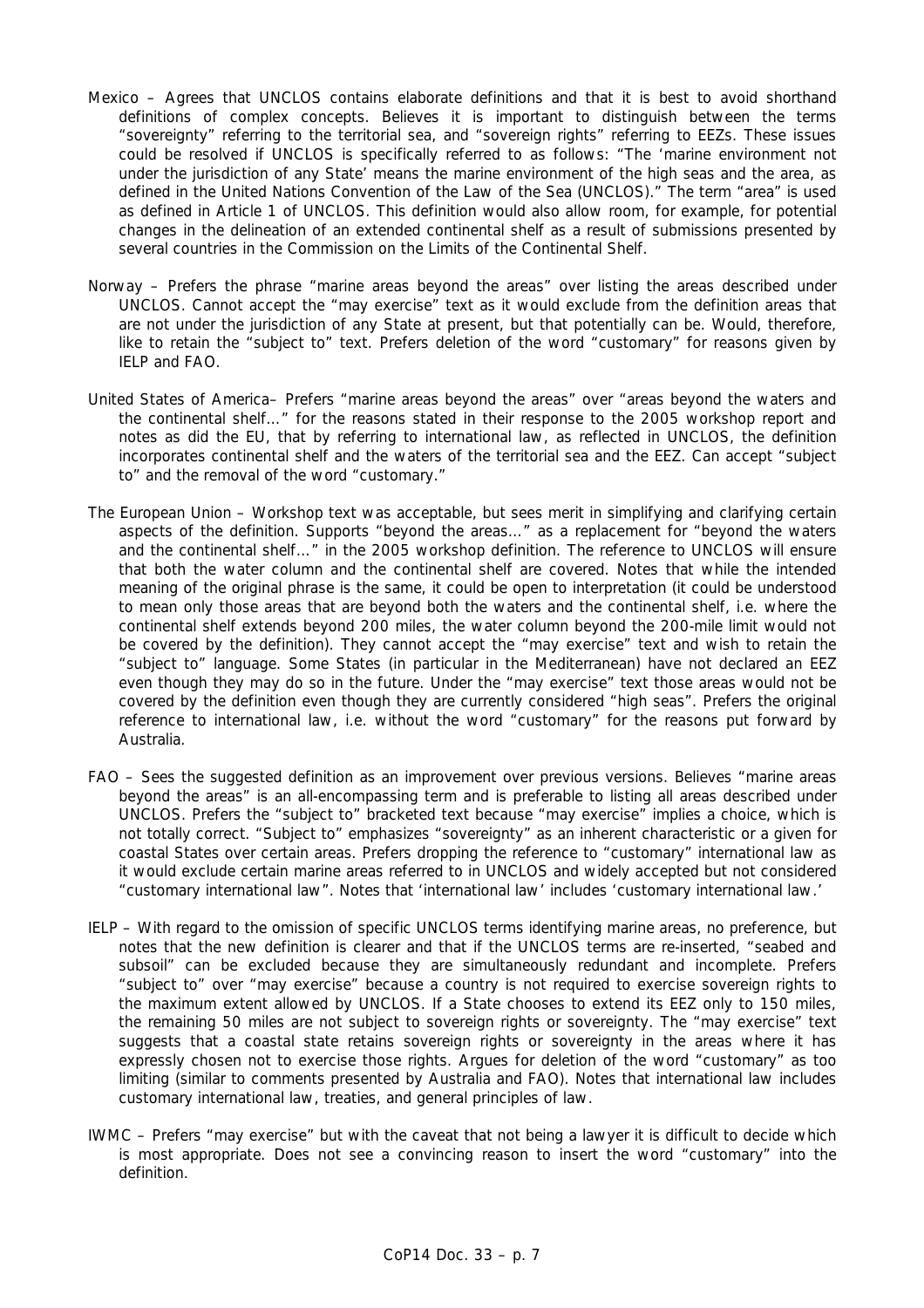## CITES Workshop on Introduction from the Sea issues (Geneva, 30 November – 2 December 2005)

### REPORT AND RECOMMENDATIONS

### **Participation**

The workshop was organized in accordance with the agenda, participation and logistics agreed at the 53rd meeting of the CITES Standing Committee (Geneva, June 2005) and with the financial support of the European Union and the United States of America. It was chaired by the Chairman of the CITES Standing Committee and participants included: government experts from Argentina, Australia, Cameroon, Canada, Chile, China, Fiji, Germany, Iceland, Japan, Kenya, Malaysia, Mexico, Saint Vincent and the Grenadines, the United Kingdom of Great Britain and Northern Ireland and the United States representing CITES Management Authorities, CITES Scientific Authorities and fisheries departments in the six CITES regions; intergovernmental representatives from the Food and Agriculture Organization of the United Nations and the European Commission; and non-governmental representatives from IWMC-World Conservation Trust, the Species Survival Network and TRAFFIC. A complete list of participants is available on the CITES website under Programmes/Other issues/Introduction from the sea.

Invitations were sent to the United Nations Office of Legal Affairs – Division of Ocean Affairs and Law of the Sea, the World Customs Organization, the North East Atlantic Fishery Commission and South Africa, but they were unable to attend. At several points during the workshop, participants expressed their particular disappointment that no Regional Fishery Body (RFB) was present because their input would have been extremely useful in identifying practical ways to strengthen the synergy between CITES and RFBs.

### **General presentations and discussion**

In opening the workshop, the Chairman addressed various organizational matters and mentioned that a drafting group might be created later. He moved quickly into the substance of the workshop, after the provisional agenda was adopted.

A short background presentation was provided by the CITES Secretariat, which described the definitions and documentary requirements for introduction from the sea (IFS) found in the Convention, gave a chronology of discussions held and decisions taken by the Parties on the subject, summarized the mandate of the workshop and identified key issues requiring conclusions and recommendations. FAO then gave a presentation on the discussions within and results of its Expert Consultation on Legal Issues related to CITES and Commercially-Exploited Aquatic Species, Rome, 22-25 June 2004<sup>2</sup> (FAO Expert Consultation on Legal Issues). In his presentation, the FAO representative recognized the authority for and role of resolutions in the Convention, particularly their practical value enabling the Convention to adapt to new circumstances.

The Chairman then invited general discussion on the two key issues before the workshop to enable various perspectives and concerns to be put on the table. The issues under discussion were derived from the Convention's definition of introduction from the sea and comprised clarification of the phrase 'marine environment not under the jurisdiction of any State' and clarification of the phrase 'transportation into a State'. During the discussion, the Chairman suggested that participants operate in accordance with Chatham House rules which would allow them to speak freely without subsequent formal attribution.

It was noted that, to date, 'introduction from the sea' had been interpreted and applied by individual States and that Parties were now seeking a common understanding of the term. A practical approach, which took into account existing international and national laws, was needed to achieve this common understanding.

<sup>2</sup> *FAO, FAO Fisheries Report No. 746, Rome, 22-25 June 2004*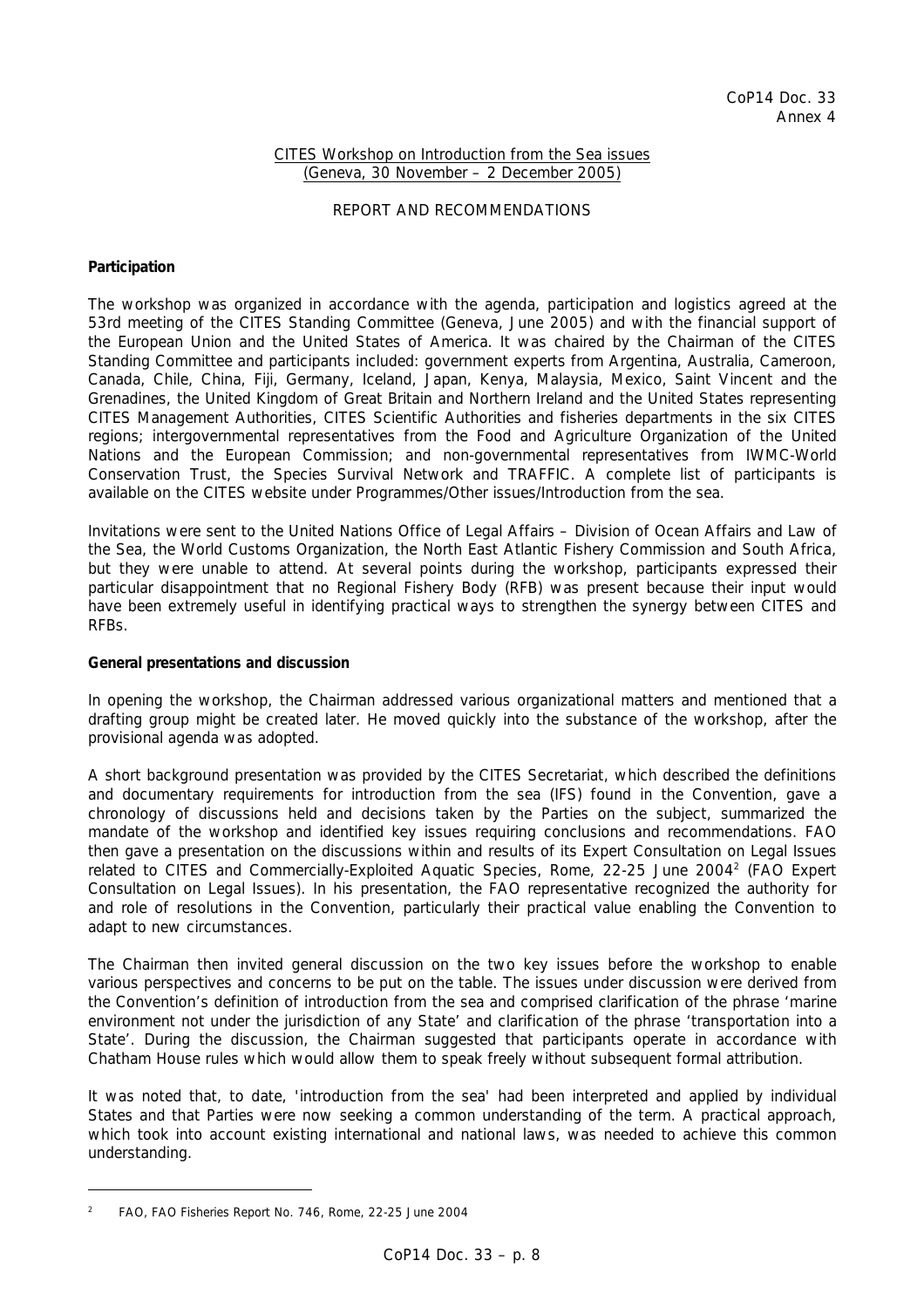At the outset, participants considered whether clarifying 'introduction from the sea' required an amendment of the Convention or an interpretive resolution. It was noted that an amendment was feasible but unlikely, in view of the substantive and procedural difficulties experienced in Parties' practice to date, and unnecessary. One earlier amendment had still not entered into force and future amendments would also require separate acceptance. It was thought sufficient to clarify rather than to change the Convention in order to align it with the evolution of international law since the Convention's adoption. CITES resolutions provided a useful means to reflect such new developments as well as to elaborate upon and link practical experience to relevant obligations under the Convention. Unlike an amendment to the Convention, they were also relatively easy to revise if necessary.

### **Marine environment not under the jurisdiction of any State**

### Initial discussion

With regard to clarification of the 'marine environment not under the jurisdiction of any State', the Chairman proposed that this should take into account State practice. Specifically, there should be an express but general reference to the continental shelf which would be flexible and should not prejudge the outcome of ongoing discussions under – or any possible evolution of – the United Nations Convention on the Law of the Sea (UNCLOS). It was explained that any extension of national jurisdiction over the continental shelf beyond the 200 mile limit required approval from the Commission on the Continental Shelf and would only cover living organisms found on or in the continental shelf.

A question was raised about the legal basis for recognizing 'exclusive fishing zones' or other maritime spaces beyond those recognized by UNCLOS. In response, it was pointed out that some States are not yet parties to UNCLOS and mention was made of customary international law, marine protected areas under the Convention on Biological Diversity, International Maritime Organization conventions, State practice (including an expression of interest in an area which does not generate any rights or impose obligations), jointly-agreed areas that pre-dated UNCLOS as well as various bilateral agreements and ongoing discussions regarding shared or disputed areas. Mention was also made of an apparent trend towards 'creeping jurisdiction' over or 'sovereignization' of the sea. It was then suggested that UNCLOS nevertheless provided the sole legal basis for determining jurisdiction over maritime spaces and that a broad reference to international law, implying the existence of other applicable legal instruments, was inappropriate. Any mention of UNCLOS, however, should avoid paraphrasing or rewording specific language within UNCLOS.

There was general agreement that a definition of 'marine environment not under the jurisdiction of any State' should be agreed and reflected in a resolution. Several participants said that they could share some text that represented their latest national drafting efforts and FAO suggested that the text recommended by the FAO Expert Consultation on Legal Issues might be considered in more detail.

### Focused discussion

Following the initial discussion, four proposed definitions of the phrase 'marine environment not under the jurisdiction of any State' – provided by Australia, Canada, the United States and the FAO Expert Consultation on Legal Issues – were put before the participants and considered.

Support was generally expressed for the adoption of a brief definition with an introductory phrase which read: "The 'marine environment not under the jurisdiction of any State' means:"

To keep the definition as succinct as possible, it was proposed but ultimately not agreed that a preamble could precede the definition itself. This might draw on the language recommended by the FAO Expert Consultation on Legal Issues and could state that the definition was 'without prejudice to any other jurisdiction under bilateral agreements, etc.'

Attention was drawn to the distinctions among 'sovereignty' (referring to the territorial sea), 'sovereign rights' (referring to the Exclusive Economic Zone) and 'jurisdiction' and their use within UNCLOS. There was a reluctance to use such terms in any way that might be inconsistent with UNCLOS. 'Sovereign rights' were recognized to include not only the exploitation but also the exploration, conservation and management of marine living resources. With reference to the language used in some of the proposals, it was pointed out that the term 'maritime jurisdiction' was not used in the context of UNCLOS, though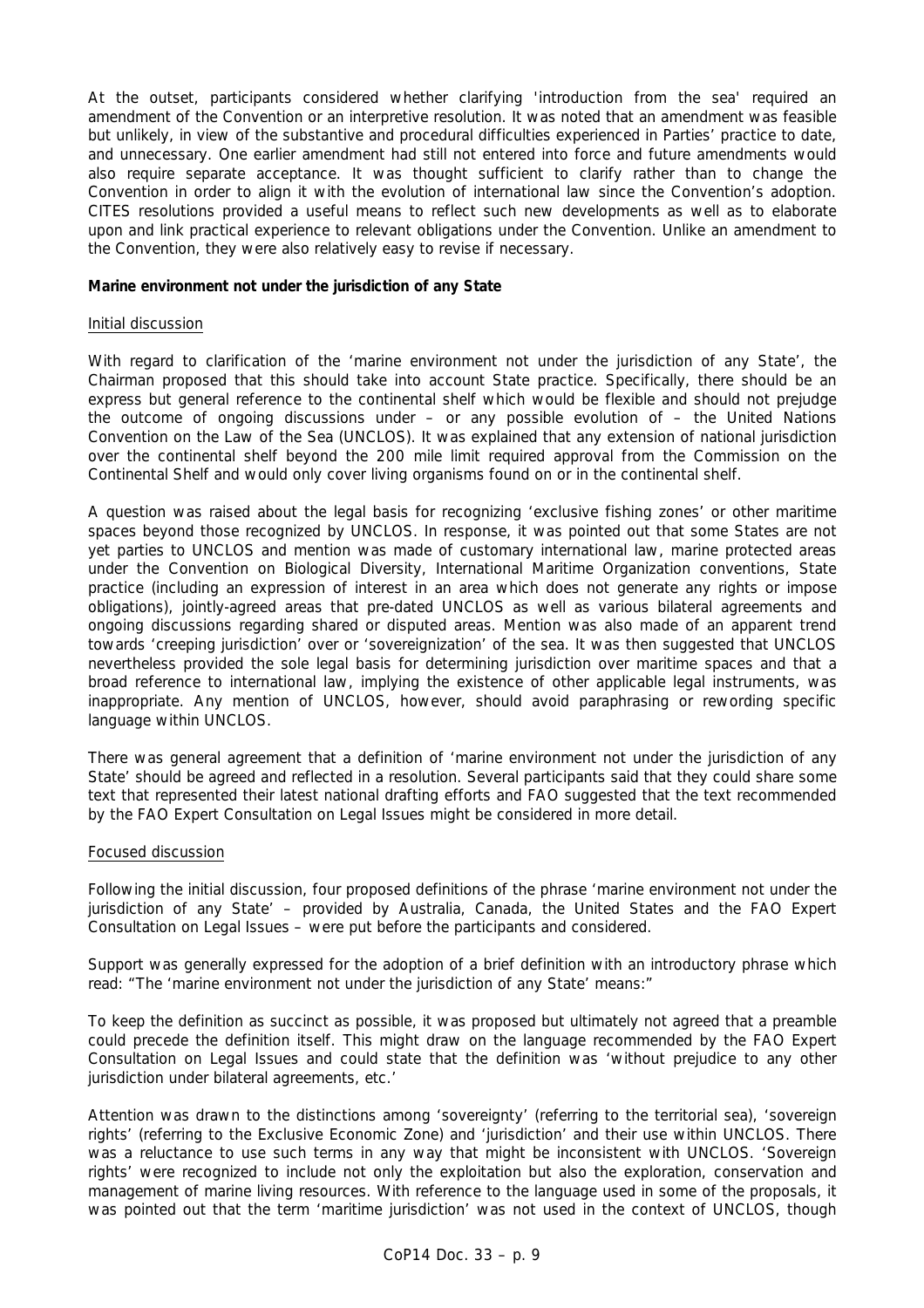'jurisdiction' was mentioned in both UNCLOS and CITES. 'Jurisdiction', as used in some of the proposals, could also be replaced by the term 'sovereignty'.

Noting that 'seabed and subsoil' were components of the 'continental shelf' and should not be listed separately, it was suggested that the relevant text could be revised to read: 'continental shelf, comprising the seabed and subsoil,'.

A question was raised as to whether 'marine environment' as used in CITES could mean something more than waters (i.e. airspace) and include seabirds, and there was an indication that this could be the case.

The Chairman offered to develop a synthesis definition which would capture the sense of the discussions.

### Chairman's synthesis text

Participants found the Chairman's synthesis text to be an improvement on previous definitions they had considered, but nevertheless proposed a few changes.

There was a suggestion to replace 'jurisdiction' with 'sovereignty', to avoid any confusion with the jurisdiction that flag States exercise over vessels, and to replace 'and' with 'or' when making the connection to 'sovereign rights'. It was suggested that the reference to 'prevailing international law' be deleted as there was no indication that any legal text other than UNCLOS could establish jurisdiction over marine spaces. There was then a suggestion that language from the UN Fish Stocks Agreement<sup>3</sup>, the FAO Compliance Agreement<sup>4</sup> and the FAO Code of Conduct for Responsible Fisheries (1995) could be used, so the text would read: 'international law, as reflected in UNCLOS'. Proposals to include the phrase 'customary maritime law' and 'other relevant international law' did not find broad support as UNCLOS was founded on such law and constituted the most precise statement about marine space boundaries and jurisdiction.

The Chairman's synthesis definition was revised to reflect these additional comments and the resulting final definition was agreed by consensus.

### Final recommendation

Based on its discussions, the workshop **recommended** that a draft resolution be prepared for consideration at CoP14 which contains the following definition:

The 'marine environment not under the jurisdiction of any State' means those areas beyond the waters and the continental shelf, comprising the seabed and subsoil, subject to the sovereign rights or sovereignty of any State consistent with international law, as reflected in the United Nations Convention on the Law of the Sea.

### **Transportation into a State**

### Initial discussion

It was pointed out that a determination of legal acquisition is not a condition for issuance of an introduction from the sea certificate, though some countries have incorporated this kind of determination into the making of the non-detriment finding, which is a pre-condition for issuance of a certificate. For example, a determination of compliance with the conservation and management rules of applicable fisheries bodies may be an important factor for determining whether the introduction from the sea is detrimental to the survival of the species.

<sup>3</sup> *Agreement for the Implementation of the Provisions of the United Nations Convention on the Law of the Sea of 10 December 1982 relating to the Conservation and Management of Straddling Fish Stocks and Highly Migratory Fish Stocks (1995)* 

<sup>4</sup> *Agreement to Promote Compliance with International Conservation and Management Measures by Fishing Vessels on the High Seas (1995)*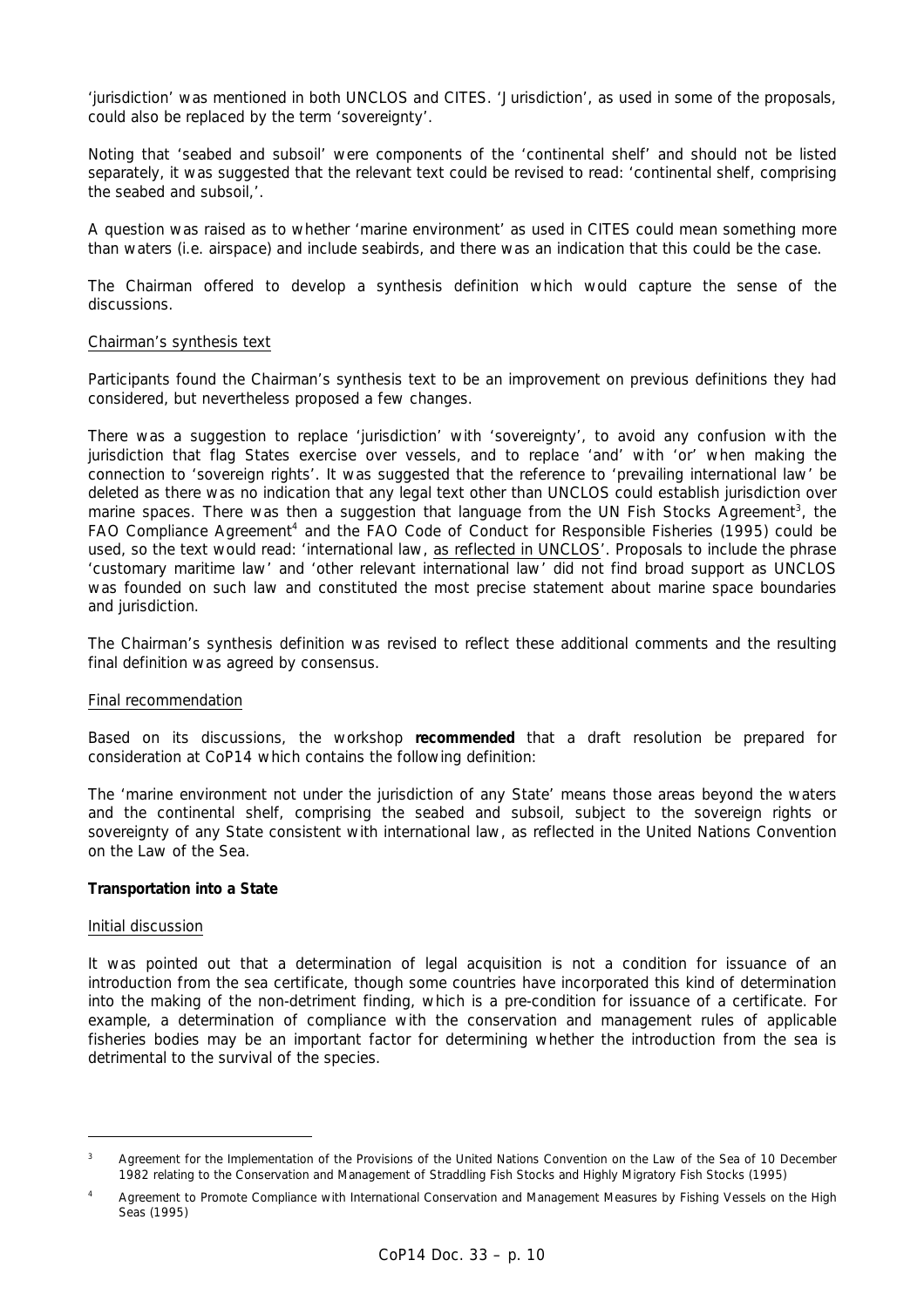There was a suggestion that consideration might be given to the establishment or designation of an international management authority, similar to the international scientific authorities mentioned in Article IV, paragraph 7, of the Convention, however, little or no support for this proposal was forthcoming.

It was proposed that special criteria be developed for listing marine species in the Convention. The usefulness of this idea was questioned in light of the revised listing criteria that had recently been agreed [see Resolution Conf. 9.24 (Rev. CoP13)]. The Chairman explained that issues related to listing were beyond the agreed focus of the workshop.

### Focused discussion

In addition to identifying a number of relevant issues, the discussion showed that it would be helpful if the workshop could agree on both a definition (i.e. what does 'transportation into a State' mean) and a process (i.e. who should issue the IFS certificate and make the non-detriment finding as well as how and when this should be done).

After the first period of focused discussion, the Chairman prepared a structured summary, which consisted of a general outline of the introduction process followed by a series of questions which required additional consideration. That document provoked another extensive exchange of views, during which participants refined earlier points and identified still more issues to consider.

It was suggested that a 'hermetically sealed process' which closed all potential loopholes would not be achieved during the workshop, so there was a need to try and identify the best option for the moment. Questions were raised regarding the policy objectives participants were seeking to achieve, whether it was premature to make any recommendations to the Conference of the Parties until more knowledge was acquired regarding the potential synergy between CITES and RFBs and whether various options should be presented at CoP14. There was a suggestion that certain criteria might be used to provide advice to the Conference of the Parties on this issue, including: the text of the Convention; consistency, compatibility and complementarity with documentation schemes being implemented under various regional fishery bodies; consistency with WTO practice; implications for non-detriment findings; and relevant practical considerations.

Concern was expressed that CITES was becoming a fisheries management organization. In response, it was explained that it is not the aim of the Convention to manage fisheries but, in some circumstances, action under CITES could play an important complementary role with respect to the activities of traditional fisheries management organizations.

## *a) Definition of 'transportation into a State' and who should issue an IFS certificate*

It was suggested that the FAO Expert Consultation on Legal Issues offered a good starting point for an exchange of views. The Consultation had generally agreed that introduction took place upon transportation into the port State but also found that the use of flag State competence could be useful from a practical point of view in some cases. In document CoP13 Doc. 41, submitted by the United States, it was suggested that the introduction from the sea certificate might be issued by a flag State if a prior agreement to that effect had been concluded with the port State.

A number of participants agreed with the idea that introduction only occurs upon transportation into the port State. This approach recognized that the port State should consult with the relevant RFB (a list of potentially relevant RFBs would need to be identified using information maintained by FAO) and might consult with the flag State before issuing an IFS certificate. Such an interpretation seemed consistent with: the text of the Convention; what constitutes 'trade' under WTO; the need for comprehensive tracking of resources that are harvested from the sea; the need for Customs clearance; and the notion that a vessel, though under the jurisdiction of a State, is not equivalent to a State. It was also consistent with the trend towards investing port States rather than flag States with ultimate responsibility for management, control and enforcement. There was a presumption that flag States would continue to keep track of their catch but it seemed unnecessarily complicated for a flag State to issue an IFS certificate and then an export permit when the vessel arrived at a port of another State. Concern was expressed not only about flags of convenience but also about the risk of CITES certificates being used by a flag State to launder illegal, unreported and unregulated (IUU) fishing catches. It was suggested that regulating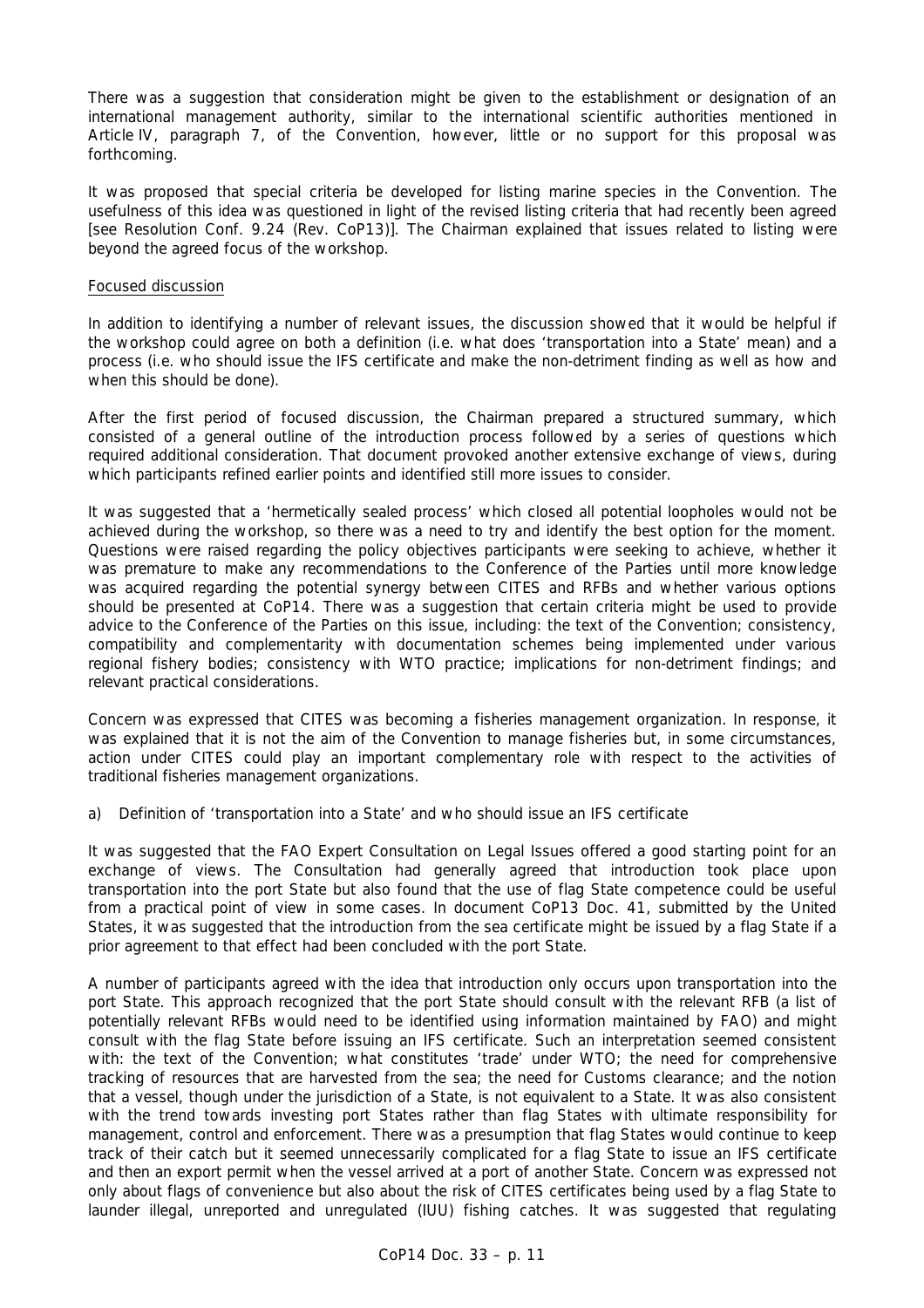introductions from the sea would be both burdensome (i.e. potentially involving the issuance of multiple introduction from the sea certificates and export permits) and complex (i.e. potentially involving multiple transhipments) if it occurred upon transportation into a flag State.

On the other hand, other participants believed that the Convention could be interpreted to provide that introduction might occur upon transportation into a flag State via its vessel. This seemed consistent with the provisions of UNCLOS related to flag State responsibility and the issuance of catch and trade documents under both national law and various regional fishery bodies. The landing of catch in a foreign port State is usually considered an export and the addition of CITES documents should not complicate this process. It was pointed out that flag States should be encouraged to engage in responsible fishing and should be held accountable for their actions. Moreover, flag States operating under the auspices of a RFB carried a presumption of credibility. Greater emphasis on port State responsibility within FAO did not mean that emphasis on flag State responsibility was correspondingly reduced. Rather, both sets of responsibilities were important for responsible fisheries. Supporters of this approach noted that there was growing concern about 'IUU ports' which are complicit in IUU fishing. They stressed that there is no 'one-size-fits-all' solution to this matter because of the variety of situations that regularly arise in fishing activities. They thought that the flag State option should be left open as it was both consistent with fisheries practice and would provide more implementation flexibility. This approach would also prevent CITES from being unwieldy or inconsistent with actual State practice.

In addition to the IUU fishing problems and lack of cooperation associated with certain port States and flag States, participants acknowledged that there had been good cooperative experience with both kinds of States as well. It was recognized that the 'flag of convenience' issue remained a sensitive one which would not be resolved by this workshop. Mention was made of a recent International Maritime Organization *ad hoc* consultation which demonstrated that it was still difficult to settle the issue of whether a 'genuine link' refers to the link between the flag State and a vessel which should be established to effect registration or to the issue of effective control by the flag State. FAO takes a practical approach to identifying the existence of a 'genuine link' which focuses on ensuring that the flag State can exercise effective control over the fishing vessel. It was suggested that it could be useful to consider both scenarios in a sample situation and identify the pros and cons of each approach.

A third option, that had been put forward at CoP13 acknowledged that introduction into the port State was the 'default position' but a flag State could issue the IFS certificate under a prior agreement with the port State.

Mention was made of a fourth option under which introduction of Appendix-I specimens would occur in the port State but introduction of Appendix-II specimens could occur in either the port State or the flag State. A fifth option was described under which the port State and flag State would each be responsible for one or more steps in an overall process. Finally, a sixth option was proposed under which a RFB might be designated as the Management Authority by one or more States with the concomitant power to issue IFS certificates on their behalf. This option – which is allowed under Article IX of the Convention – would need to take into account those RFBs with weak secretariats, the fact that some RFBs only meet once or twice a year and the possibility of more than one RFB having responsibility for the same species. It should also not detract from the primary responsibility of a State to issue the IFS certificate.

## *b) Who should make the non-detriment finding*

It was explained that the making of a NDF is not substantially different in a marine context. It has parallels with the making of NDFs for migratory species though the marine environment is generally less well-known and certain aspects could pose special challenges (e.g. the making of a NDF for by-catch). There was a suggestion that not all Parties may have a shared understanding as to what was needed for a NDF (e.g. stock assessment, other statistics, RFB input, enforcement capacity, etc.) and that the information required could vary from species to species and situation to situation (e.g. a look-alike species).

Some participants agreed that under certain circumstances both the port State and the flag State may have a potential role in the making of a non-detriment finding and that a 'robust NDF' required cooperation between the two, as well as input from other potential sources of relevant information. Many considered, however, that NDFs were the ultimate responsibility of the port State – though it might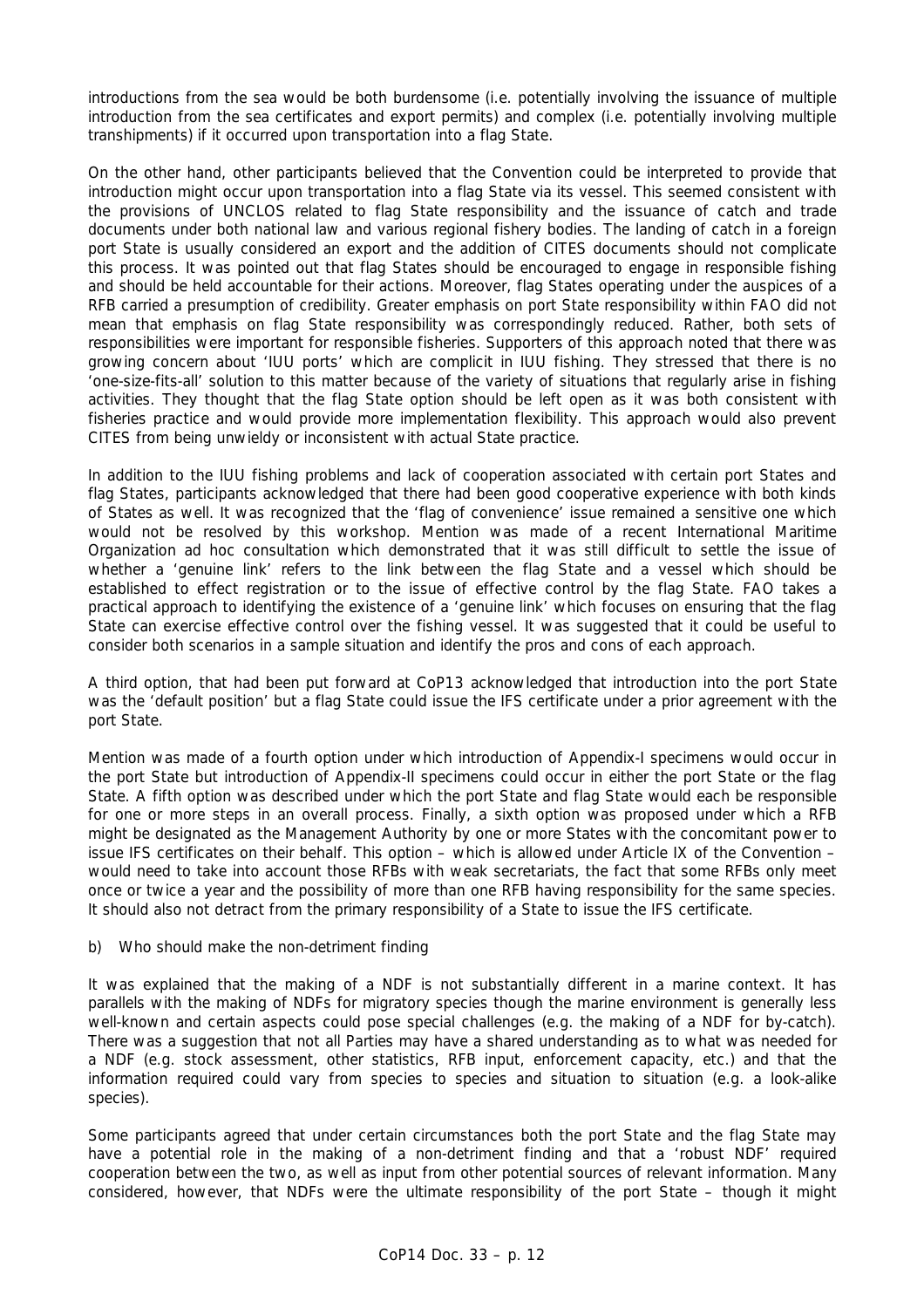consult with the flag State. Others considered that the ultimate responsibility for making a NDF could also rest with the flag State. There was general agreement that any NDF should be based on the best possible scientific information and there may be many sources from which such information could be obtained.

It was suggested by one participant that there might be a need also for some overarching structure (e.g. an international scientific authority) which could bring all of these sources together and provide such information. As the advice for making a NDF is likely to come from a variety of sources, the principle of joint assessment appeared to be worth considering by some participants. It was noted that the possibility of consulting with international scientific authorities – found in Article IV, paragraph 7, of the Convention – is quite unique and the Convention's experience with the management of sturgeons has shown the importance of having joint NDFs and quota setting for shared stocks.

It was pointed out that a port State might lack sufficient knowledge on which to make a NDF, particularly for specimens that came from outside its global region. Under those circumstances, it may need to obtain additional information from the flag State and/or a relevant RFB. There was recognition that RFBs do not cover all areas of the sea, vary greatly in their structure and capacity and may not be relevant for a particular NDF. Some of them, for example, do not have integrated scientific bodies. It was nevertheless suggested that the collective knowledge of a RFB about the sustainability and legality of a particular harvest (perhaps based on a trade documentation and/or certification scheme) was critical to the making of any NDF. Information about relevant management measures for specific species would also be useful. The point was made that in addition to encouraging a State to seek relevant information from a RFB, the RFB should also be encouraged to provide such information. The RFB's mandate and resources would need to be considered in this regard. Mention was made of the overarching need for synergy between CITES and RFBs, as well as FAO, and the challenge of making credible NDFs in the absence of an RFB.

The potential, under the Convention, for issuing an IFS certificate for up to a year seemed attractive. Mention was made, however, that States might need to proceed on a case-by-case basis in making NDFs and issuing IFS certificates. It was noted that the Review of Significant Trade could be helpful in addressing potential collusion problems involving those who made the NDF finding and those who issued the IFS certificate.

## *c) When a certificate should be issued*

It was thought that introduction upon transportation into a port State would occur after Customs clearance (though one country said that this could occur before Customs clearance under its national legislation).

Introduction upon transportation into a flag State was thought to occur as a specimen 'flopped on the deck'. In cases where a vessel spent several weeks or months at sea, it was unclear whether this meant an IFS certificate would have to be issued after each CITES-listed specimen (or set of CITES-listed specimens) was landed on the vessel. It was mentioned as well, however, that transportation into a flag State could also occur after a vessel entered a port and cleared Customs.

The Convention states that introduction shall require the 'prior grant' of a certificate and this could imply that an IFS certificate may be issued before any specimen is harvested. This raised a concern about whether such an IFS certificate would be equivalent to a 'blank check'.

At this stage, given the complexity of the issues and the areas of disagreement with respect to whether the port State or flag State had responsibility for issuing IFS documentation, the Chairman proposed – and it was agreed – that a smaller working group be established. The working group comprised participants from Australia, Canada, Iceland, Japan, the United Kingdom, the United States, FAO, EC, IWMC, SSN, TRAFFIC and the CITES Secretariat. The working group was asked to compile the main operational issues involved with IFS, by attempting to identify areas of agreement and disagreement, and to then present its findings to the entire workshop.

### Working group

At the request of the working group, the discussion was chaired by the Secretariat. A participant from Australia served as an informal rapporteur. The group operated in an open-ended manner and other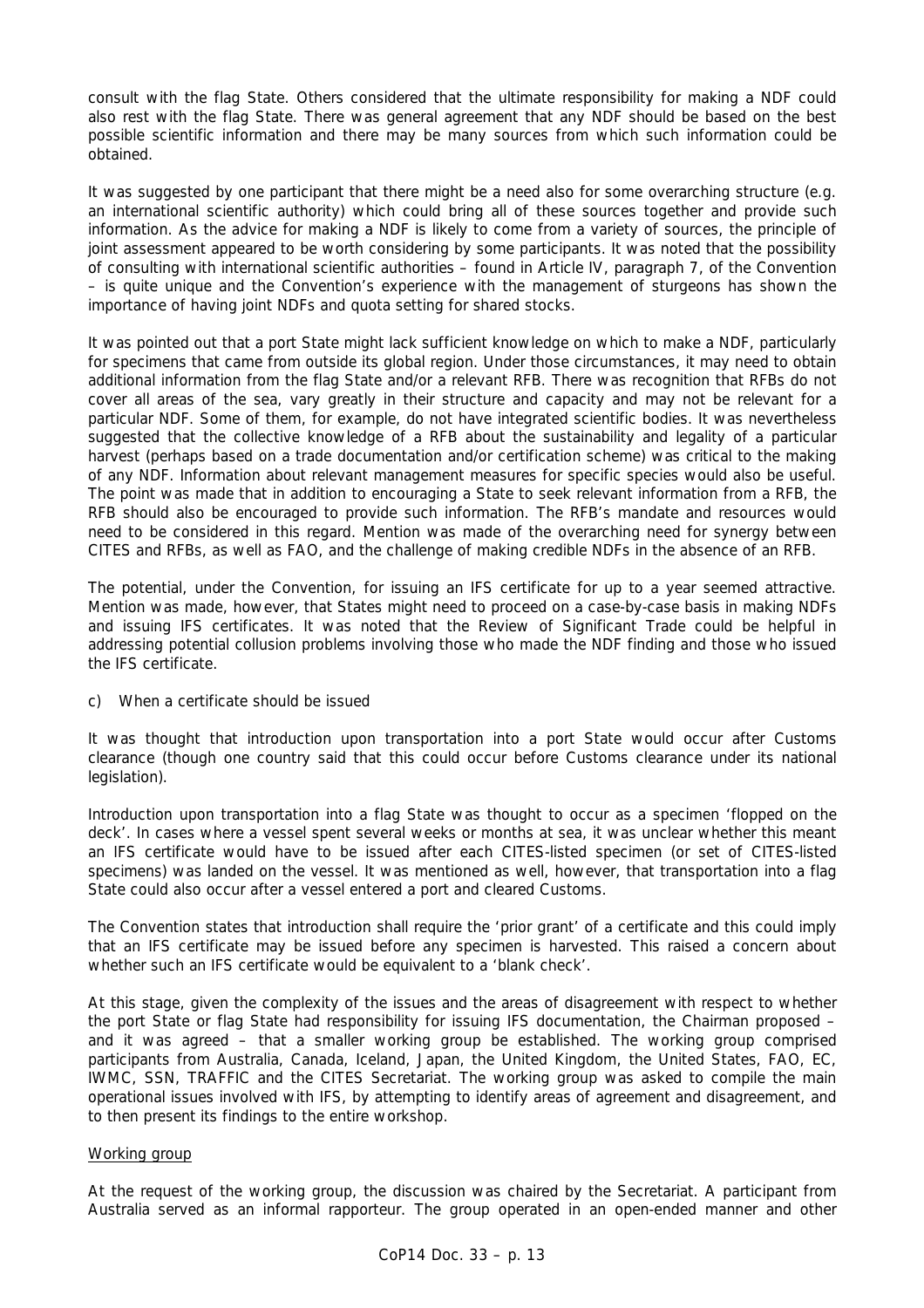workshop participants participated in the discussions at various points as well. Before the working group convened, Australia developed a draft text which addressed both the definition of and process for 'transportation into a State'. The working group agreed to use this text as a guide for its discussions and addressed specific points made within the document.

Overall, the working group found that the implementation of any 'scheme', while having certain core elements, will need sufficient flexibility to take into account a variety of circumstances. For example, whether the taking of straddling stock [which move between the Exclusive Economic Zone (EEZ) and the high seas] or a mixed catch (which includes some specimens taken from the EEZ and others from the high seas), would be treated in totality as introduction from the sea or catch from the EEZ. Such situations, together with transhipments, also present traceability issues. It was suggested that issues and questions like these could be added to the list contained in the Chairman's summary and the original Chairman's list could be incorporated into the document being prepared by the working group. The group recognized that it should consider a process for ensuring such questions were answered.

It was suggested that even if there might not be a 'one-size-fits-all' approach to introduction from the sea, working group members should be able to identify core elements on which they could agree. In this connection, the group should at least give direction if not solutions.

It was suggested that the legal harvesting of marine specimens (i.e. in accordance with an RFB management regime) could be presumed non-detrimental. Some participants thought that the Convention required the same State of introduction to make the NDF and issue the IFS certificate. Others thought that there could be as many as four different options in this regard (i.e. port State, flag State, port Stateflag State, flag State-port State).

There was a suggestion that there may be similarities and synergy between the document issuance process used within the EEZ and that used on the high seas. It was pointed out that specimens harvested from the territorial sea (and EEZ, if applicable) did not require CITES documents if they remained within the territory of the State concerned.

Doubt was expressed as to whether, under international law, a vessel could be viewed as the State itself. It was explained that, under European Commission law, fish taken on the high seas and then landed at a port were treated as originating from the flag State. The point was made that introduction from the sea was not the same as export or import but that CITES practice should be consistent with – even if it was different from – that of WTO. In the past, the Convention had been adjusted through the Resolution process to better align itself with timber practices.

It was mentioned that introduction was a process rather than a single or simple act. Moreover, there were no apparent limits on who might be designated to function as a Management Authority or Scientific Authority on behalf of a State. The concept of 'designation', however, was thought by some to ensure that the designating State retained ultimate responsibility for the actions taken on its behalf. By contrast, others thought the delegation of authority to undertake a particular function could be interpreted as shifting the ultimate responsibility for that function.

There was recognition that synergy with RFBs was important and their contribution to determining legal acquisition, although not required under introduction from the sea, could be useful. This fit with the notion that an NDF was not just a data finding. Mention also was made of the cooperating non-parties and non-cooperating non-parties that exist in connection with several RFBs.

The working group's discussions resulted in a revised text with brackets around that language on which agreement had not been reached.

## Final discussion

When the workshop reconvened, the bracketed text prepared by the working group was further discussed and corrected or clarified in places. A final version of that bracketed text, incorporating those changes, is attached as an Annex. During the discussion, a number of additional substantive points were made and it was agreed that these would be reflected in this report. It was requested that the report indicate that it reflects different views that were expressed in relation to 'transportation into a State' and not any agreement on specific points.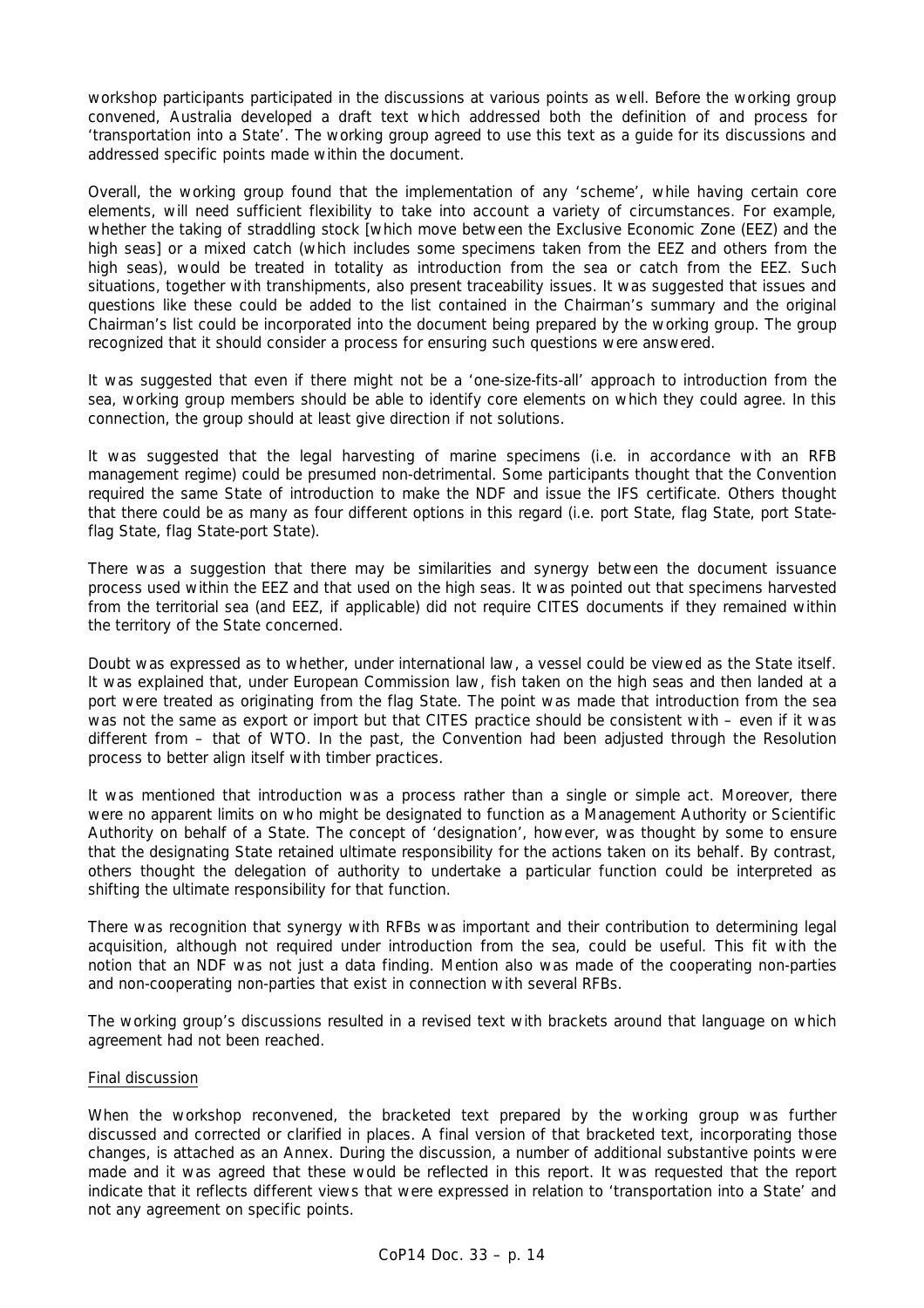There was a proposal to delete the bracketed language found at the bottom of page 4 of the working group's text (see Annex) as those tasks were seen as more appropriate to the Management Authority than the Scientific Authority.

It was suggested that the list of questions contained on pages 5 and 6 of the working group's text may not only be considered in issuing IFS certificates but also in proposing species for listing in CITES. Some additional questions were also presented for consideration, specifically: (a) whether consultations between a port State and flag State or between a State and an RFB should be held on a case-by-case basis; (b) how to treat look-alike species; and (c) whether targeted and by-catch species should be treated similarly or differently. It was noted that the list of questions had not been specifically discussed in the working group and that there might be other questions which should be included. Such questions might be added when workshop participants provided comments on the draft report.

There was an exchange of views on what a Vessel Monitoring System (VMS) could or could not do (i.e. in terms of what was caught and where and when) and whether the workshop report should explain this in more detail. It was explained that VMS is only one tool and some other sources of information on a vessel's activities (e.g. log books and other records) were mentioned.

With respect to the who, how and when of making NDFs and issuing IFS certificates, it was suggested that these might not be the same for port States and flag States. It was pointed out that the working group's text did not mention the consultation process that might occur between a port State and a flag State. There was a suggestion that 'transportation into a State' means clearance by Customs and not shipment into a port. Concern was expressed about the unlikelihood that a flag State would ever admit that its harvesting was detrimental, which meant that involving the flag State in the NDF could begin to undermine the credibility of the finding.

There was a suggestion to add the words 'within the relevant FAO fishing area' at the end of the definition of NDF on page 3 of the working group's text. In response it was suggested that highly migratory and straddling stocks could not have an NDF limited to a particular area. It was also mentioned that the Convention provided for introduction from the sea and not a particular part of the sea. As the definition of 'species' under the Convention included populations or stocks, this instead could help to determine the ambit of an NDF.

It was proposed to add some language to the text which read: 'whether there is a case for some kind of supra-national body to serve as scientific authority'.

As the Convention does not require the consideration of management or enforcement problems in the issuance of an IFS certificate (rather, only an NDF), it was suggested that it might be helpful to explain why some of the working group's text addressed those issues.

It was requested that the report reflect the need to determine whether it is possible to split the making of an NDF from the issuance of an IFS certificate (that is, whether the port State could do one and the flag State do the other).

There was a suggestion that more consideration be given to situations involving areas of the high seas where there are not yet any RFBs (e.g. Gulf of Guinea). It was explained, however, that flag States nevertheless have certain duties.

An offer was made to circulate a written text regarding one country's practical concerns about flag States and, in particular, vessels operating under flags of convenience. It was acknowledged that there are plenty of flag State problems but some participants also stressed that fisheries issues need to be approached from various angles and that it is not possible to eliminate flag States from taking responsibility in relation to their fisheries activities. It was pointed out that existing national legal requirements should not be ignored in the effort to establish an international regime related to introductions from the sea.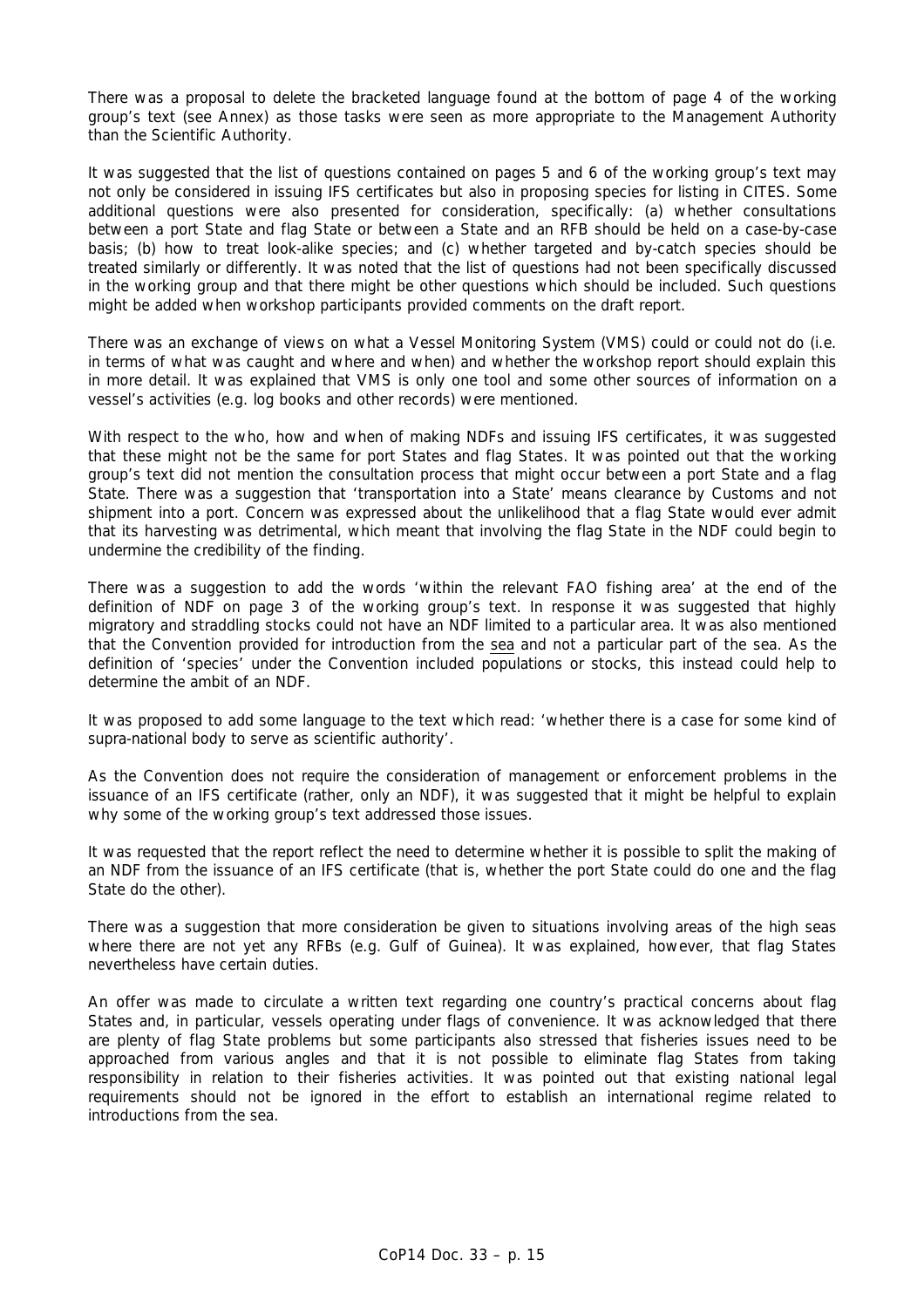## Final recommendation

Based on their discussions, workshop participants **recommended** that work within the Convention should continue on seeking an agreed definition of and process for 'transportation into a State' which builds on the progress made during the workshop in identifying key issues, perspectives and concerns.

### **Overall conclusions and recommendations**

Participants recognized that good progress had been made during the workshop but more work remained to be done on the subject of 'introduction from the sea' and **recommended** that:

- the Secretariat circulate this report to all Parties and FAO, as directed in Decision 13.18;
- the Chairman contact the Standing Committee about the possibility of involving workshop participants via email when the Secretariat begins preparing a discussion paper and a draft resolution for consideration at SC54; and
- no additional workshops be held before SC54 but electronic communication be used to exchange more information on practical experiences and to attempt to answer questions raised during the workshop.

In closing the workshop, the Chairman noted that two good outcomes on a complicated subject had been achieved in a short period of time: the adoption of an agreed definition for 'marine environment not under the jurisdiction of any State' and the progression of and improved focus for work related to 'transportation into a State'. He thanked participants for their contributions to these honourable results.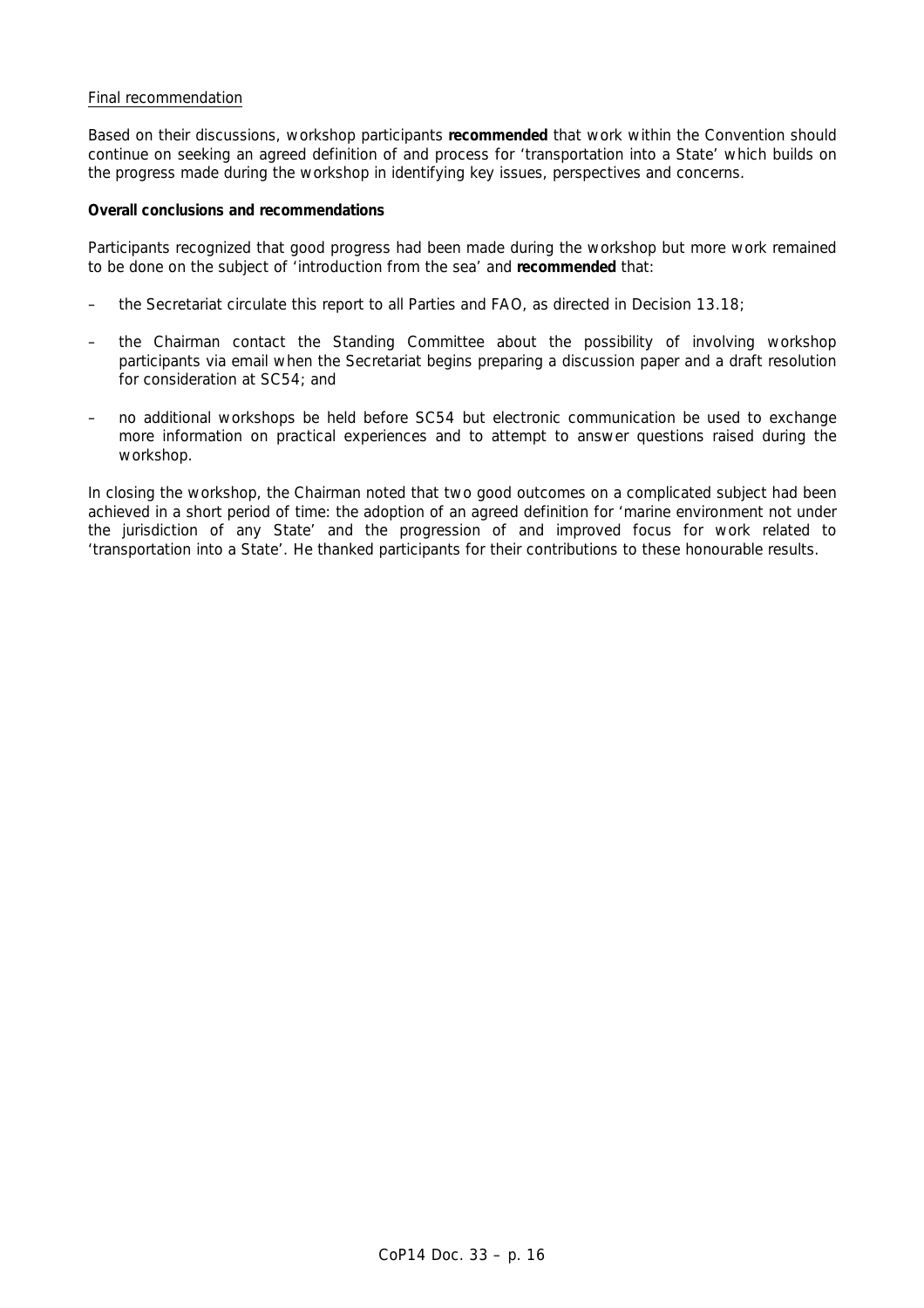### ANNEX

### CITES Workshop on Introduction from the Sea issues (Geneva, 30 November – 2 December 2005)

## **'[Transportation into a State]/[Introduction from the Sea']5 – definition**

[Transportation into a State/'Introduction from the sea' refers to/means any shipment of a CITES listed marine species, taken from the marine environment not under the jurisdiction of any State, which has cleared Customs.]

or

[Transportation into a State/'Introduction from the sea' refers to/means any shipment of a CITES listed marine species, taken from the marine environment not under the jurisdiction of any State, which has either been landed on the fishing vessel or cleared Customs.]

### **'Introduction' – process**

The Working Group discussed the question of who should issue the certificate of introduction and could come to no agreement. One view was that only the port State could issue the certificate and the other was to keep open the possibility that the flag State should be able to issue the certificate.

The responsibility for issuing of the certificate of introduction [only] lies with the [flag State] / [[port State] [, however it may designate one or more Management Authorities competent to grant certificates on its behalf]].

[Where it is to be the flag State the following conditions should be met:

- the flag State is a member of, or cooperating non-Party (e.g. they have not ratified the relevant convention) to, a RFB with conservation and management responsibilities for the listed marine species in question;
	- the flag State takes fully into account advice from one or more of the following:
	- the Scientific advisory body/committee of the relevant RFB; and/or
	- a relevant regional fisheries scientific organization; and/or
	- any relevant international scientific organizations with a mandate/responsibility for collecting and analyzing relevant data such as the health, or otherwise of the stocks/populations of the listed species.]

The Management Authority should satisfy itself, prior to the issuing of the certificate, that the CITES listed marine species has been taken from the marine environment not under the jurisdiction of any State. In doing so, the Management Authority could draw on:

- 1. whether the vessel is operating in accordance with the conservation and management arrangements of any relevant Regional Fishery Body (RFB); or
- 2. if no RFB exists for the conservation and management of the particular CITES listed marine species, an examination of the VMS record, log book or other records of the vessel to verify from where the species was taken; or
- 3. if no continuous VMS or other record is available, a record of the FAO statistical areas from which the species was taken; or
- 4. whether the vessel is flagged to a State which is a member of, or a cooperating non-party to, a relevant RFB; or
- 5. whether the vessel is included on a 'black/white' register issued by a RFB if such a register exists; or
- [6. any requirement for documentation by a flag State, such as an authorization or licence to fish].

<sup>5</sup> *The definition of 'introduction from the sea' contained in Article I, paragraph (e), of the Convention contains two phrases on which the workshop focused. Participants agreed on a clarification of the first phrase – 'marine environment not under the jurisdiction of any State – and then turned their attention to clarification of a second phrase 'transportation into a State'. Some participants thought, however, that the definition should relate to the general term 'introduction from the sea' rather than only part of that term. Both options, therefore, are provided in brackets.*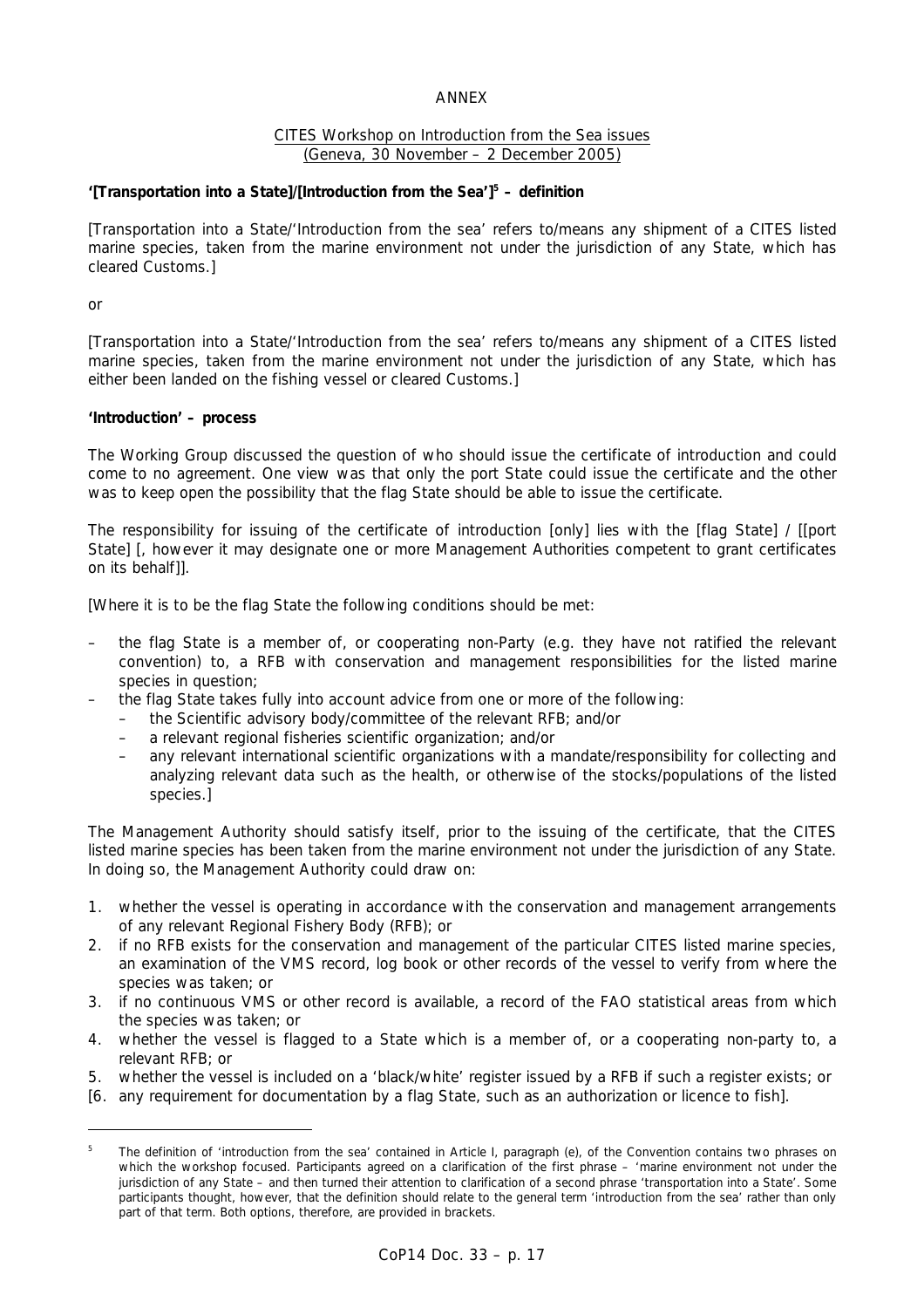## **Non-detriment – definition**

Non-detriment means for the purposes of introduction from the sea that the introduction shall not be detrimental to the survival of the species involved.

### **Non-detriment – process**

[The [port State]/[flag State]'s Scientific Authority is responsible for making the non-detriment finding. [Where the flag State is to make the finding, it is only in the situation where certain specific conditions, which have been identified and agreed upon by the Conference of the Parties, are met.]]

[If the flag State is to make the non-detriment finding it should meet the following conditions:

- it is a member of, or cooperating non-party (e.g. they have not ratified the relevant convention) to, a RFB with conservation and management responsibilities for the listed marine species in question;
- it takes fully into account advice from one or more of the following:
	- the Scientific advisory body/committee of the relevant RFB; and/or
	- a relevant regional fisheries scientific organization; and/or
	- any relevant international scientific organizations with a mandate/responsibility for collecting and analysing relevant data such as the health, or otherwise of the stocks/populations of the listed species.]

The Scientific Authority responsible for making the non-detriment finding should do so based on the best available scientific data and in the absence of such data, or incomplete data, it should take a precautionary approach.

Sources the Scientific Authority should avail itself of include:

- 1. the secretariat and/or scientific advisory body of any relevant RFB with responsibility for the management and conservation of the listed species;
- 2. relevant regional fisheries scientific organizations; and
- 3. relevant international scientific organizations and/or committees with a mandate/ responsibility for collecting and analyzing relevant data such as the population/stock status etc of the listed species.

In this regard, to assist Scientific Authorities, the CITES Secretariat should issue a Notification to the Parties detailing such sources, including contact details, prior to the entry into force of a listing of a marine species.

Other factors a Scientific Authority may take into account include:

- 1. [whether the vessel is flagged to a State which is a member of, or a cooperating non-party to, a relevant RFB;
- 2. whether the vessel is included on a 'black/white' register issued by an RFB if such a register exists;
- 3. any requirement for vessel documentation by an RFB such as authorized catch documentation papers;
- 4. any requirement for documentation by a flag State, such as an authorization or licence to fish;]
- 5. the most recent report by FAO on the State of the World's Fisheries and Aquaculture (SOFIA); and
- 6. the IUCN paper on non-detriment findings.

A number of issues were identified by the Working Group which require further consideration. In particular, whether the port State or the flag State should make the non-detriment finding and issue an introduction from the sea certificate may depend on consideration of various matters in need of clarification. These could include but should not be limited to the following:

- whether there is a role for both the flag State and the port State in the process and how those roles might be better identified;
- whether the port State or the flag State has better knowledge (e.g. population and distribution) on which a non-detriment finding would be based;
- whether consultation between a port State and a flag State or between a State and the relevant RFB would be informal or formal (i.e. a State may wish to designate an RFB as a Scientific Authority);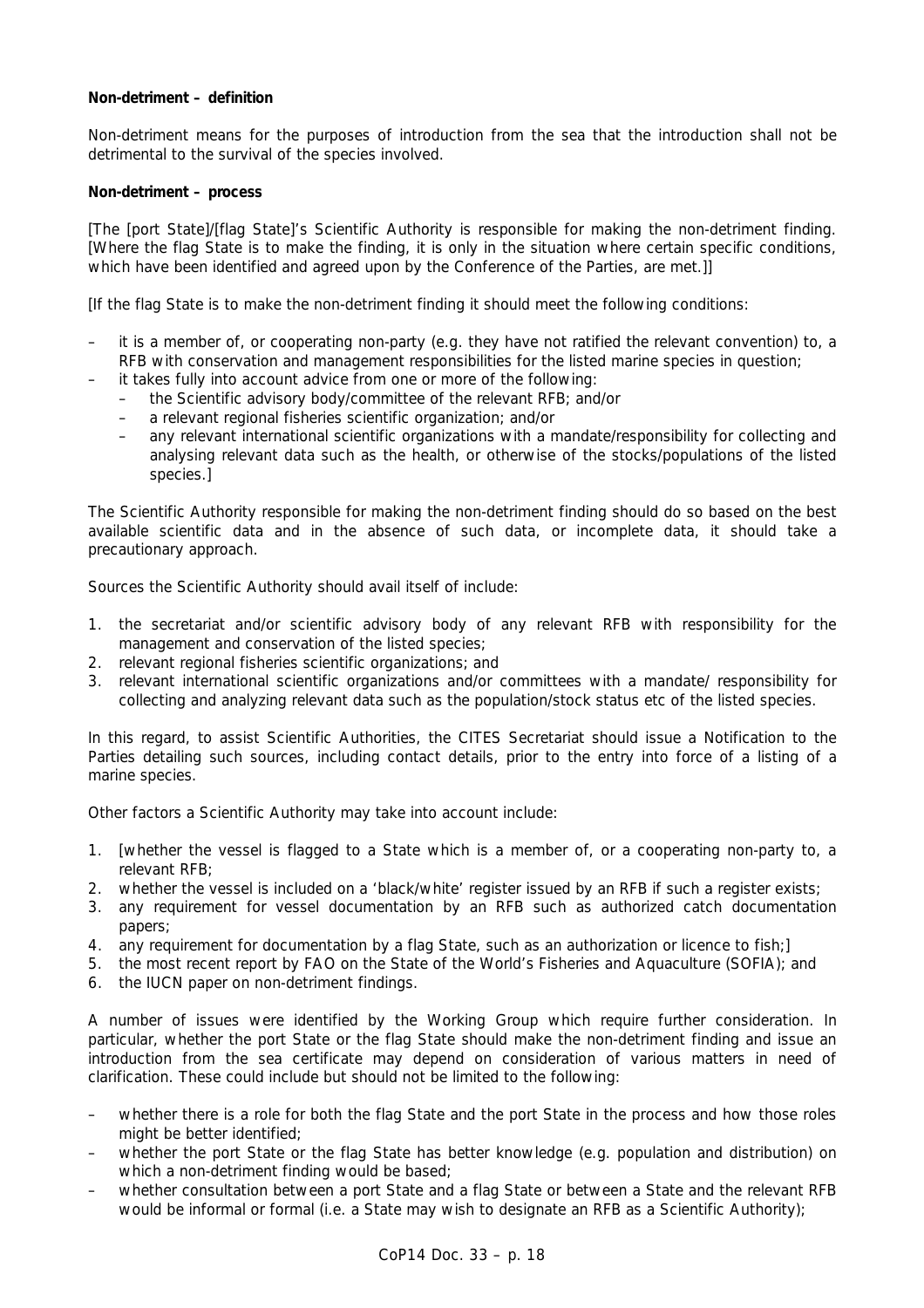- whether there is a relevant RFB (and how these could be easily identified);
- the structure of the relevant RFB;
- how the process of consultation would be carried out when various RFBs deal with the same species;
- whether the port State or the flag State is a member of the relevant RFB;
- whether an RFB could be designated as a Management Authority;
- whether the specimens are a product of IUU fishing;
- whether the port State or the flag State has better control mechanisms (e.g. Customs clearance) for regulating introductions from the sea;
- what should be done about transshipment, 'genuine link' and export if a flag State has responsibility for making a non-detriment finding and issuing an introduction from the sea certificate;
- whether placing responsibility with the port State or the flag State will be unwieldy;
- whether Appendix-I listed specimens (port State) might be treated differently than Appendix-II listed specimens (flag State);
- how practical synergy among national CITES authorities, RFBs and FAO/COFI might best be achieved;
- which permits or certificates would be needed for various fishing operations;
- how Article XIV, paragraphs 4 and 5, should be interpreted and practically implemented;
- whether Article IV, paragraph 7, provides for the issuance of an IFS certificate for up to one year or the making of a NDF valid for one year; and
- how international cooperation could strengthen national capacity in developing countries, particularly the capacity of Scientific Authorities to make non-detriment findings, the capacity of Management Authorities to issue CITES documents and the capacity of Customs officers to check those documents and related shipments.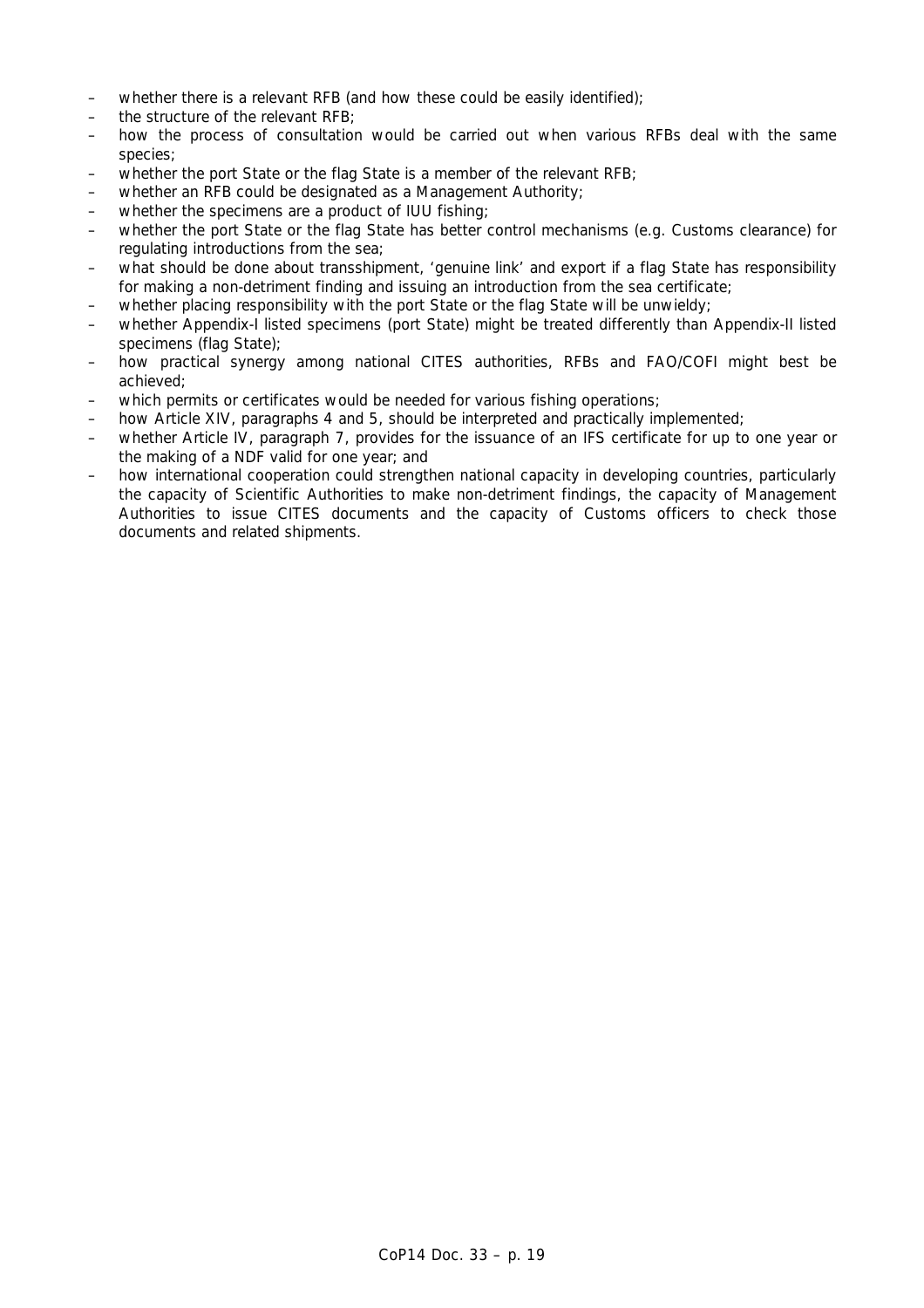## COMMENTS ON THE REPORT

### *[Provided in the languages in which they were originally received.]*

### Comments received from Argentina

In response to the Notification to the Parties N° 2006/023, the Republic of Argentina would like to make the following comments on the report and recommendations on CITES Workshop on Introduction from the sea issues (Geneva, 30 November – 2 December 2005). Argentina participated as regional representative of the Management Authority.

As a preliminary comment, we would like to express our gratitude for including Argentina's previous comments to the report. In addition, we would appreciate very much to have these reflected in the final report.

1. In section Transportation into a State, *a) Definition of "transportation into a State" and who should issue an IFS certificate*, when referring to the first option – transportation into the port State (page 6, paragraph 6) – Argentina would like to replace the phrase:

"This approach recognized that the port State **should consult** with the relevant RFB..."

by the wording:

 "This approach recognized that the port State **may consult** with the relevant RFB...", in order to take into account that not every Party to CITES is a members to a RFB.

2. In the same section (Transportation into a State), *b) Who should make the non detriment finding*  (page 8)*,* Argentina would like to introduce a new paragraph, after the fourth paragraph which deals with the possibility of obtaining additional information from relevant RFBs.

The new fifth paragraph would read:

**"Another participant pointed out that the information that may be obtained from the RFBs scientific bodies is available for the Scientific Authority of their respective members. These international scientific authorities are specifically included among those to be consulted by the national Scientific Authority, when appropriate (paragraph 7 of article IV of CITES). It is worth noting that obligations arising from CITES fall on Party States to the Convention, and not to the RFBs to which they could be members. Finally, the participant noted that collaboration among Party States to the Convention seems not to have been sufficiently considered during the Workshop deliberations."** 

3. In the Annex, in section "Introduction – process", in the paragraph dealing with Management Authority (top of page 14), Argentina would prefer to have reflected the wording of paragraph 7 of article IV of CITES. Therefore, instead of the text "Sources the Scientific Authority should avail itself of include... (1.2.3.)", we would like it to read:

 "The **Scientific Authority of the State of introduction may provide advice in consultation with…**  $(1.2.3.)$ ".

4. During the 54th meeting of the Standing Committee (Geneva, October 2006), Argentina made the following statement (text lifted from the SC54 Summary Record):

 *Argentina has noticed a conceptual mistake in the section entitled 'Initial discussion' of the report of the CITES Workshop on Introduction from the Sea Issues, (Geneva, 30 November – 2 December 2005) annexed to document SC54 Doc. 19.* 

 *This section includes the following comment: "It was explained that any extension of national jurisdiction over the continental shelf beyond the 200-mile limit required approval from the*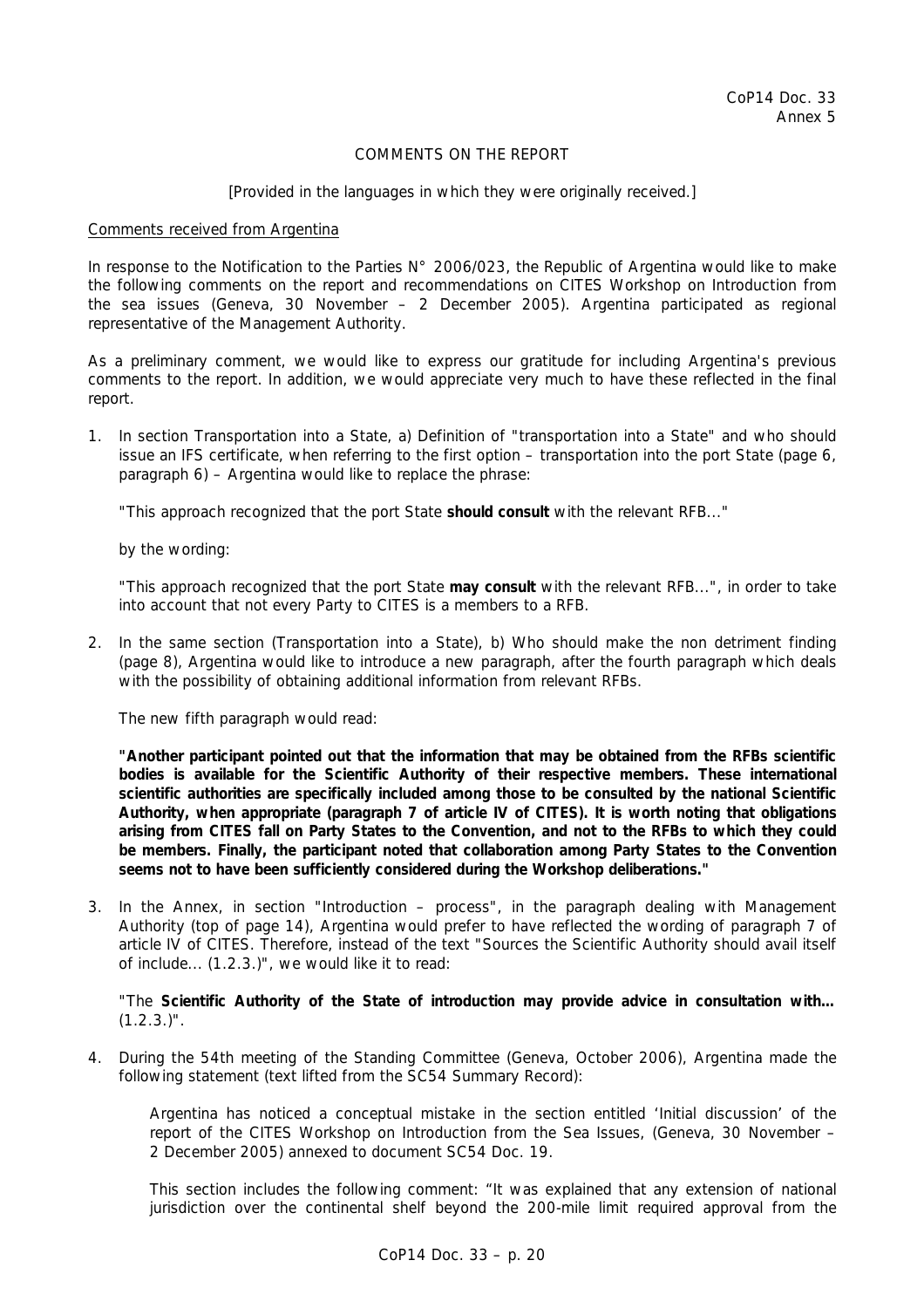*Commission on the Continental Shelf and would only cover living organisms found on or in the continental shelf".* 

*This statement does not concur with the provision of Article 76 of UNCLOS, which establishes the sovereign rights of the coastal State on the continental shelf beyond the 200-mile limit. It also contradicts the provision of Article 77 of the same Convention that states that States*  exercise sovereign rights over the continental shelf for the purpose of exploring it and exploiting *its natural resources, defining those resources as the mineral and other non-living resources of the seabed and subsoil together with living organisms belonging to sedentary species (paragraphs 1 and 4 of this article). Argentine requests that the mistake mentioned above be corrected.*

## Comments received from China

The CITES Management Authority of China has finished its consultation with the Bureau of Fisheries of China on the Introduction from the Sea Issues. Now we would like to give our comments on this issue as follows:

**\_\_\_\_\_\_\_\_\_\_\_\_\_\_\_\_\_\_\_\_\_\_\_\_\_\_\_\_\_\_\_\_\_** 

Firstly, the issues addressed at the Workshop on Introduction from the Sea Issues including the definition of the introduction from the sea and the procedure of issuing CITES certification for the introduction from the sea are substantial ones whose acceleration will continue to result in the transfer of focal points in CITES from endangered species to general commercially-harvested marine species.

Secondly, the present internationally universal manner for the issuance of Certificate of Fishing Vessels is based on the principle of jurisdiction of the flag State, therefore the issues in relation to fisheries in high seas should be proceeded in accordance with the principle.

Thirdly, in view of the current status of CITES, China has all along adhered to the stand that the aquatic economical species, particularly the marine fish species, should be managed by the FAO of the United Nations, in order to prevent from arising more fisheries disputes and problems.

In summary, China opposed to the process of introduction of the sea being impelled by CITES, and request the CITES Secretariat not to submit proposals related to the issue to the Standing Committee or the Conference of the Parties for discussion.

**\_\_\_\_\_\_\_\_\_\_\_\_\_\_\_\_\_\_\_\_\_\_\_\_\_\_\_\_\_\_\_\_\_** 

## Comments received from Hong Kong (SAR), China

In the report enclosed to the said Notification, it is noted the term "Customs Clearance" was used. However, I understand that the import and export control of CITES species would be done by other enforcement agencies including the Management Authorities (such as HKSAR) in certain parties.

Therefore, I suggest to amend the definition in the Annex to the report on page 13 as follows:

'*[Transportation into a State]/[Introduction from the Sea']4 – definition*

*[Transportation into a State/'Introduction from the sea' refers to/means any shipment of a CITES-listed marine species, taken from the marine environment not under the jurisdiction of any State, which has cleared by Customs, Management Authority or other enforcement agencies designated by the States.]*

*or*

*[Transportation into a State/'Introduction from the sea' refers to/means any shipment of a CITES listed marine species, taken from the marine environment not under the jurisdiction of any State, which has*  either been landed on the fishing vessel or cleared by Customs, Management Authority or other *enforcement agencies designated by the States.]* 

**\_\_\_\_\_\_\_\_\_\_\_\_\_\_\_\_\_\_\_\_\_\_\_\_\_\_\_\_\_\_\_\_\_**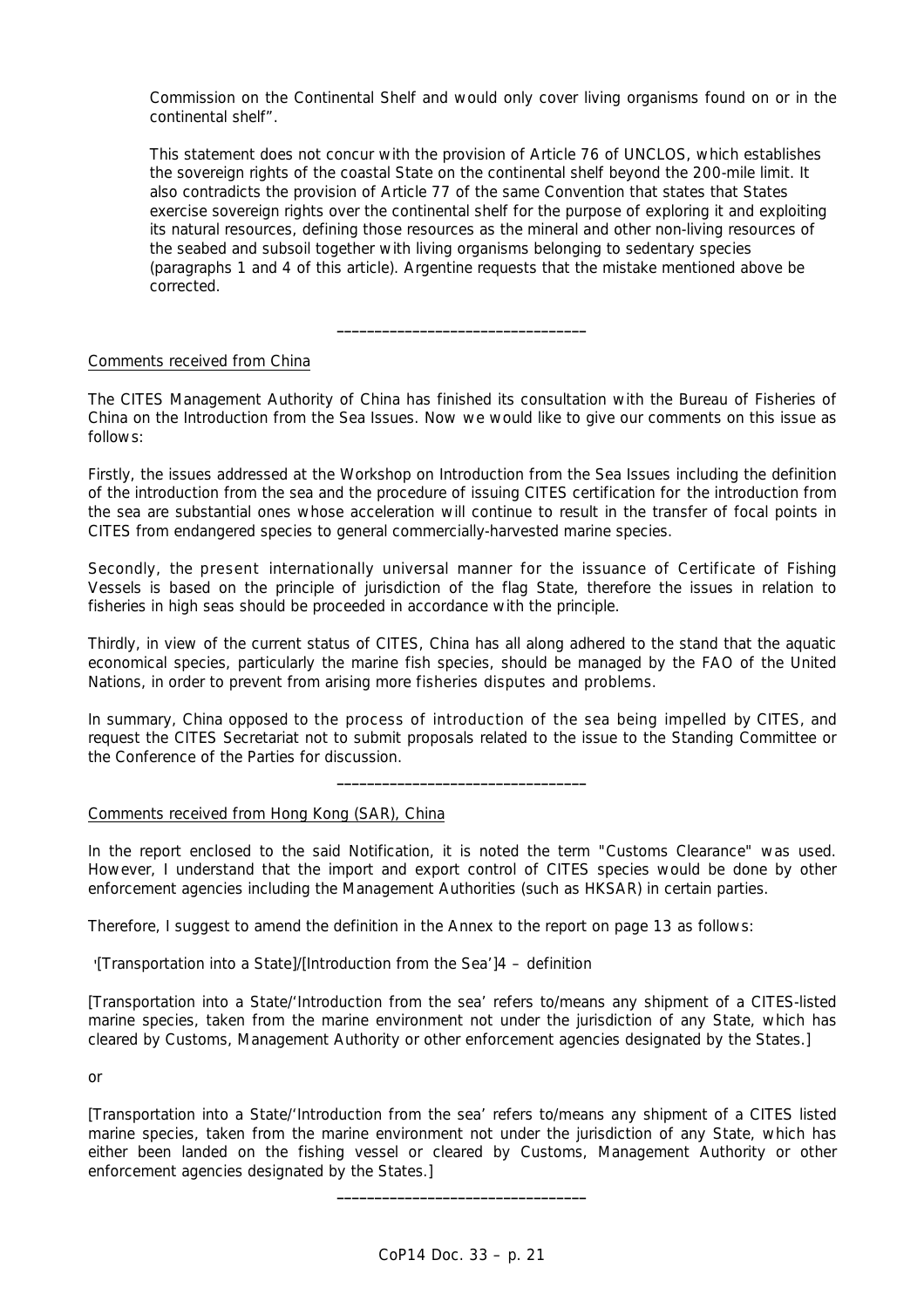### Comments received from Mexico

COMENTARIOS DE MEXICO A LA NOTIFICACION N° 2006/023 SOBRE EL INFORME Y LAS RECOMENDACIONES DEL TALLER CITES SOBRE CUESTIONES RELACIONADAS CON LA INTRODUCCION PROCEDENTE DEL MAR (GINEBRA, 30 DE NOVIEMBRE — 2 DE DICIEMBRE DE 2005)

El Gobierno de México toma debida nota de los resultados del Taller y comparte su interés por continuar trabajando el tema, en virtud de que su tratamiento requiere de una discusión profunda por parte de expertos jurídicos en derecho del mar y autoridades pesqueras, además de las autoridades científicas y administrativas.

Lo anterior debido a que contiene propuestas interpretativas de algunas disposiciones de la Convención CITES, que afectan directamente la actividad pesquera y la emisión de certificados CITES<sup>6</sup> y cuya adopción podría tener consecuencias importantes en la aplicación de la Convención.

Debe tenerse en cuenta la practica de las Partes en la CITES para apoyarse en resoluciones que permiten un margen considerable de flexibilidad en su aplicación. Este margen de maniobra en la gestión, ha supuesto que en el seno de la CITES se estén adoptando una serie de medidas para mejorar su aplicación, incluidos los criterios para la inclusión de especies, el examen de los apéndices actuales, debates para formalizar la cooperación con diversas organizaciones, entre otras.

En la pagina 3 de la Notificación Nº 2006/023 se menciona que los participantes en el Taller: "pensaban que era suficiente aclarar el texto de la Convención en vez de cambiarlo, a fin de alinearse con la evolución del derecho internacional desde la adopción de la Convención". Este asunto debe ser discutido con mayor detenimiento estudiando con mayor amplitud sus implicaciones. El termino fuera de la jurisdicción de cualquier Estado» debe acotarse lo más posible, ya que representa grandes obligaciones y responsabilidades para los Estados, e interpretarse a la luz del derecho internacional vigente en el momento en que se adoptó la CITES<sup>7</sup> y al ser integrada en términos de exclusión, no refleja de forma clara las áreas internacionales que se establecen en la Convención de las Naciones Unidas sobre el Derecho del Mar (CONVEMAR), no vislumbra los casos cuando los Estados son Parte o no de la CONVEMAR, y dicha interpretación puede ser distinta con la práctica a nivel nacional, especialmente la manera en la que se Ileva a cabo la ordenación pesquera can arreglo a la Convención de 1982, en virtud de la cual la jurisdicción respecto a la pesca se ejerce generalmente sobre las especies acuáticas explotadas comercialmente en la zona económica exclusiva o zonas equivalentes de jurisdicción nacional. Por ello, se considera que una definición que hiciera mención expresa de Alta Mar y de los Fondos Marinos Internacionales, conocidos como "la Zona", sería más adecuada.

En la pagina 6, respecto de la definición de "Traslado de un Estado / Introducción procedente del Mar", se considera que ninguna de las opciones previstas es adecuada, pues dejan fuera la necesaria definición sobre que Estado debe dar la autorización conforme a la CITES.

El Gobierno de México también expresa su inquietud sobre el riesgo de que los certificados CITES sean utilizados por un Estado del Pabellón para blanquear capturas de pesca ilegal, no declarada y no reglamentada (INDRN). Como se indica, la reglamentación de introducción procedente del mar sería compleja, exigiendo en algunos casos la emisión de múltiples certificados y permisos de exportación y requiriendo tal vez varios transbordos, si tuviese lugar tras el traslado a un Estado del Pabellón, aún cuando cabe señalar, no se descarta la persistencia de las responsabilidades del Estado de Pabellón y el Estado Puerto en todos los casos, independientemente de sus actividades pesqueras.

Adicionalmente, se debe analizar cuidadosamente las implicaciones e incluir el principio precautorio como una posible esfera de atención, sobre todo ante la posibilidad contemplada en la CITES de que las Partes

*<sup>6</sup> La facultad de emitir un certificado pertenece exclusivamente a las autoridades del Estado de introducción y que el hecho de delegar dicha facultad al Estado de Pabellón, tendría como consecuencia la perdida del control sobre la expedición de los certificados, no obstante la existencia de un acuerdo previo entre los Estados. Si bien esta situación no puede asimilarse a un acto de extraterritorialidad, podría tener consecuencias importantes sobre el régimen de responsabilidad derivado de la aplicación de la Convención y podría menoscabar el ejercicio de autoridad del Estado de introducción.* 

*<sup>7</sup> Puesto que la CITES (1973) es anterior a la mayor parte de estos acuerdos, la aplicacion de un tratado en relacion con otro precedente aplicable al mismo tema es de especial importancia. Los Estados pueden siempre convenir la suspension de estas reglas para resolver problemas derivados de la aplicación de tratados sucesivos sobre el mismo tema.*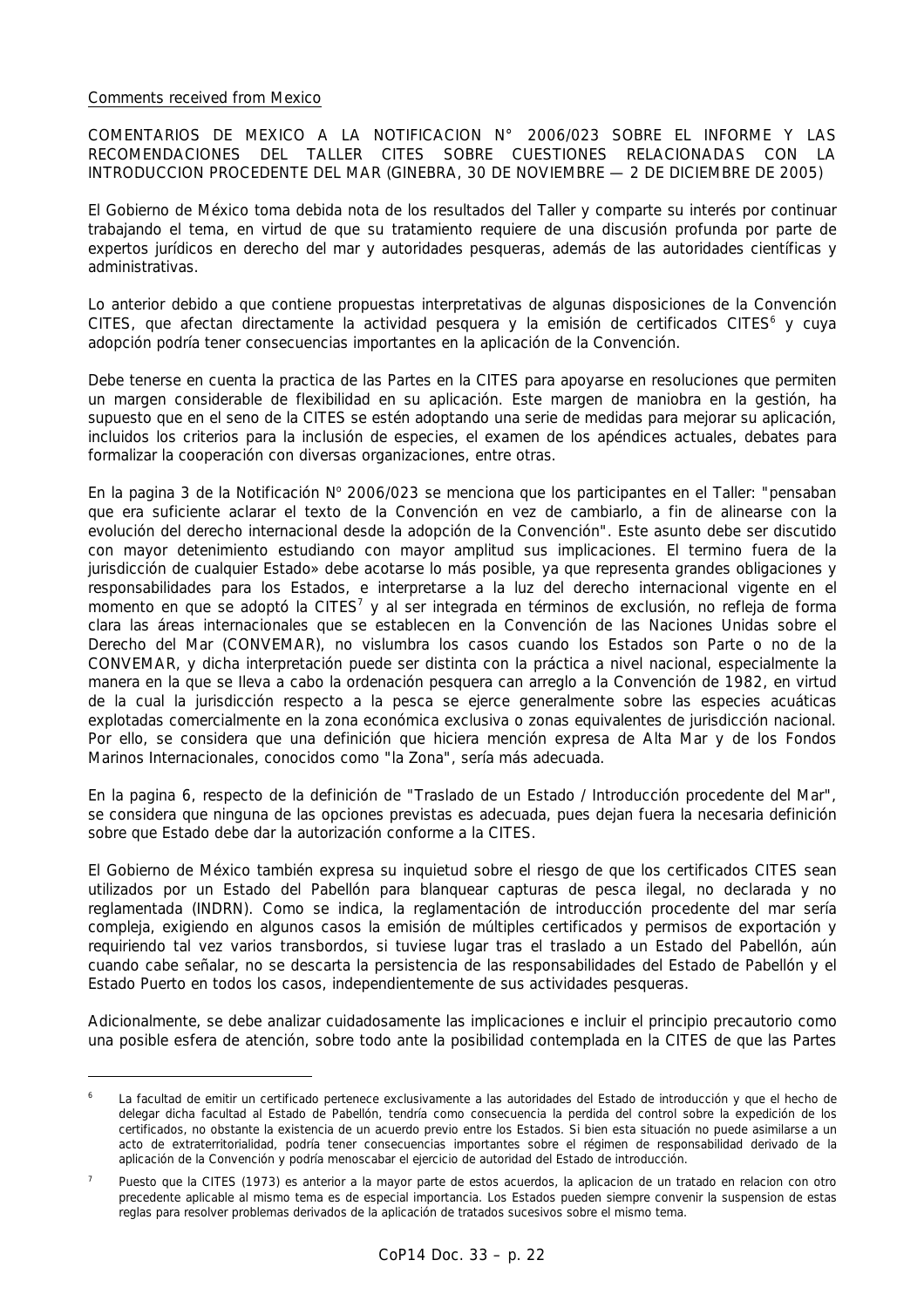apliquen medidas nacionales más estrictas y, en especial, en los casos en los que esas medidas nacionales sean incompatibles con los dictámenes de otras Partes en la CITES en las que no se presenten efectos perjudiciales. En tal sentido, el Gobierno de México considera que también es necesario consolidar la caracterización de patrimonio común de la humanidad de los recursos vivos de la Zona.

**\_\_\_\_\_\_\_\_\_\_\_\_\_\_\_\_\_\_\_\_\_\_\_\_\_\_\_\_\_\_\_\_\_** 

## Comments received from the United States of America

The United States would like to commend workshop participants on progress made toward a definition of the "marine environment not under the jurisdiction of any State" and in identifying some difficult issues and varied perspectives related to the introduction from the sea provision under CITES. We appreciate the efforts of everyone involved and thank the Secretariat and the Chairman of the Standing Committee for their work in hosting the workshop and preparing the report.

### **Definition of the "marine environment not under the jurisdiction of any State":**

While we endorse the substance of the definition of the "marine environment not under the jurisdiction of any State" agreed at the workshop and believe it represents an important step forward, we would like to suggest some technical changes that make the definition more accurate. With these changes, the definition would be as follows:

## **The 'marine environment not under the jurisdiction of any State' means those marine areas beyond the areas in which a State may exercise sovereign rights or sovereignty consistent with international law, as reflected in the United Nations Convention on the Law of the Sea.**

These minimal changes are technical and do not alter the substance of the definition. The purpose is to make the definition consistent with the relevant provisions of the LOS Convention. An explanation for these changes is provided below.

- 1. By including the words "continental shelf" and the qualifier "subject to the sovereign rights..." there is an implication that there might be continental shelf where a State does not have the right to exercise its sovereign rights. This is not the case.
- 2. The phrase "seabed and subsoil" in conjunction with "continental shelf" appears to be a partial definition of continental shelf. Article 76 of the LOS Convention contains an elaborate definition of continental shelf. We believe it is best to avoid a shorthand definition of this complex concept.
- 3. The definition, by referring to "waters" and "continental shelf" and then "sovereign rights" and "sovereignty" might be read to imply that a State may exercise "sovereignty" over the continental shelf and EEZ, when the State may only exercise "sovereign rights" in those areas.
- 4. Rather than specifically refer to "waters and the continental shelf," we prefer a reference to "areas". By referring to international law, as reflected in the UN Convention on the Law of the Sea, the definition necessarily incorporates continental shelf and the waters of the territorial sea and the EEZ.

### **Continental shelf:**

We would like to point out an inaccuracy found on page 3 of the workshop report. The first paragraph under "Initial discussion" includes the statement, "It was explained that any extension of national jurisdiction over the continental shelf beyond the 200 mile limit required approval from the Commission on the Continental Shelf and would only cover living organisms found on or in the continental shelf". We disagree with this statement and note that a State may be entitled to continental shelf beyond 200 nautical miles it if establishes that its continental shelf meets the definition set forth in Article 76 of the UN Convention on the Law of the Sea. According to the LOS Convention, a State exercises sovereign rights over the continental shelf for the purposes of exploring it and exploiting its natural resources, which consist of the mineral and other non-living resources of the seabed and subsoil, together with living organisms belonging to sedentary species.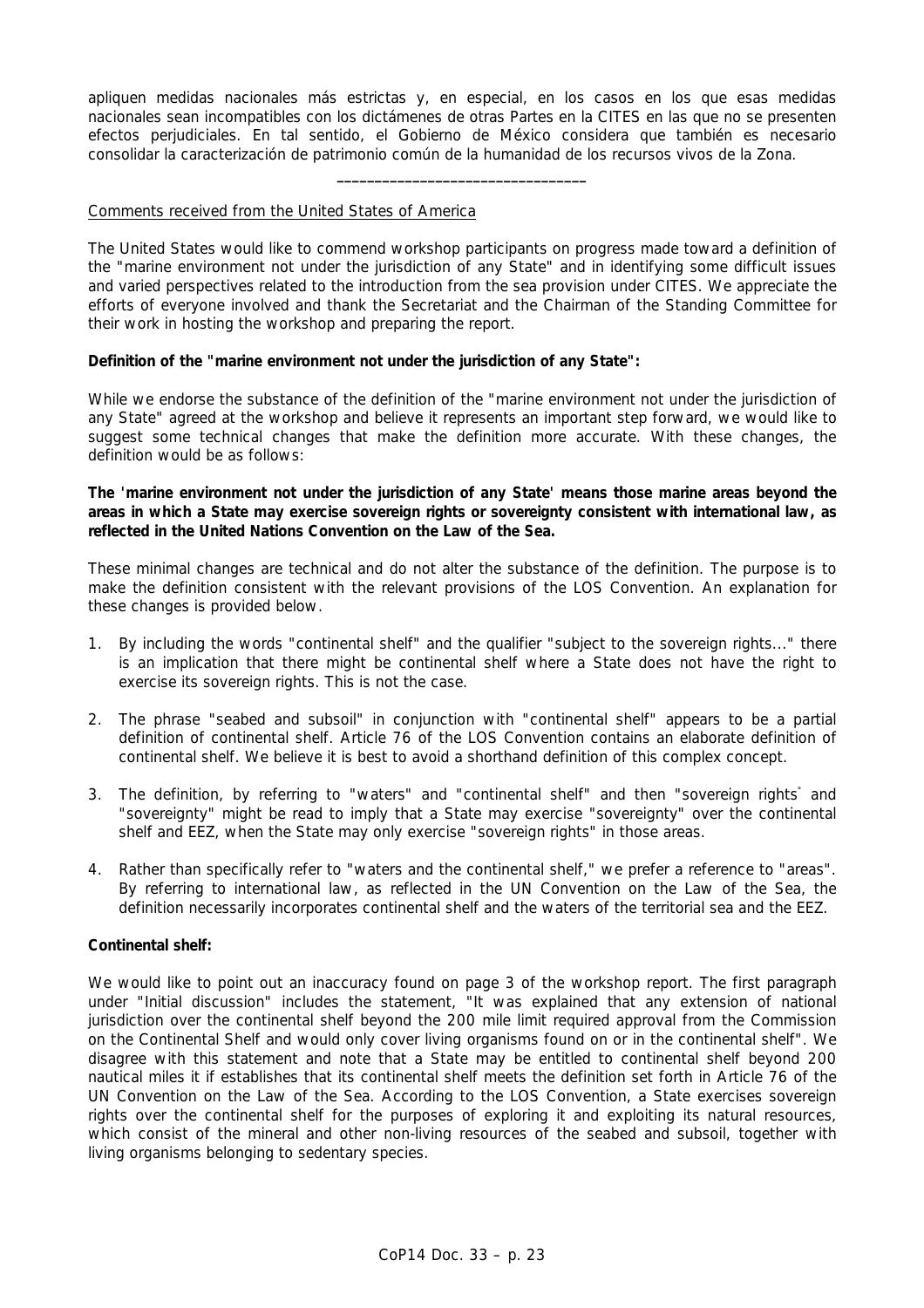# **State of introduction:**

The U.S. proposal at CoP13 (document CoP13 Doc. 41) relied upon the flexibility contained in Articles III and IV of the Treaty, which speak only to the requirement that a certificate must be issued by and the findings made by the "State of introduction." The Treaty does not define "State of introduction," and there is ample flexibility provided under the definition of "introduction from the sea" and in Articles III and IV to allow a State other than the port State to make the required findings and issue the certificate, under appropriate circumstances. We would argue that the "State of introduction" can be either the port State where specimens are first landed or, in certain circumstances, the flag State of the vessel that introduces the specimens, and that both of these options are equally supported by the text of the Treaty. We believe that looking to the phrase "transportation into a State" as a basis for progress has confused the issue and suggest that it will be more productive to focus on the "State of introduction" which has the responsibility to make the findings and issue certificates under Articles III and IV.

Discussions at the workshop moved from which State should issue the certificate, make the findings, etc. (i.e. which State may qualify as the "State of introduction") to a discussion of the meaning of "transportation into a State". Two basic positions are described: (1) the port State must always issue the certificate (which is characterized as those participants who agreed that "introduction only occurs upon transportation into the port State") and (2) there is flexibility in issuing the certificate and making the findings (characterized as "introduction might occur upon transportation into a flag State via its vessel"). Although the U.S. supports the idea that the certificate may be issued and findings made by a flag State in certain circumstances, we do not agree that landing specimens on the deck of a vessel can ever be considered "transportation into a State". A vessel is not a sovereign governmental body. The "State of introduction" may be either the port State where the specimens are first introduced or the flag State of the vessel that introduces the specimens, but not the vessel itself.

### **Transportation into a State:**

The U.S. cannot support either definition at the beginning of the annex. "Transportation into a State" is not the point at which the specimens have been taken on board a vessel and it is not necessarily the point at which specimens have cleared Customs. If landing specimens on board a vessel qualified as "transportation into a State", off-loading the specimens at the port of a different State would be an export. Such a scenario would be cumbersome and illogical. We agree that introduction from the sea only occurs upon transportation of specimens into a port State but recognize that the point at which the line is crossed, from an area not under the jurisdiction of any State to an area under the jurisdiction of a State in which that State has the right to enforce applicable laws with respect to the CITES specimens being transported, may be different for different countries. We note again that the country that makes the findings and issues the certificates, i.e. the "State of introduction", may be either the port State where the specimens are first introduced or, in certain circumstances, the flag State of the vessel that introduces the specimens.

### **Next steps:**

Due to the lack of consensus achieved at the workshop regarding many aspects of introduction from the sea, and our commitment to reaching agreement on these difficult and important issues, the United States would support the convening of another workshop or an electronic working group to make further progress. We note that the proposal submitted by the U.S. at CoP13 remains the best statement of the U.S. position on introduction from the sea. We look forward to continuing discussions to achieve common understanding of the practical application of the introduction from the sea provision under CITES.

**\_\_\_\_\_\_\_\_\_\_\_\_\_\_\_\_\_\_\_\_\_\_\_\_\_\_\_\_\_\_\_\_\_** 

### Comments received from the European Commission and the Member States of the European Union

## General comments

The report and recommendations of the CITES Workshop on Introduction from the Sea (IFS) that took place in November-December 2005 provides a very good and useful basis for discussion, particularly as it outlines many of the different issues at stake and considers the pros and cons of each option.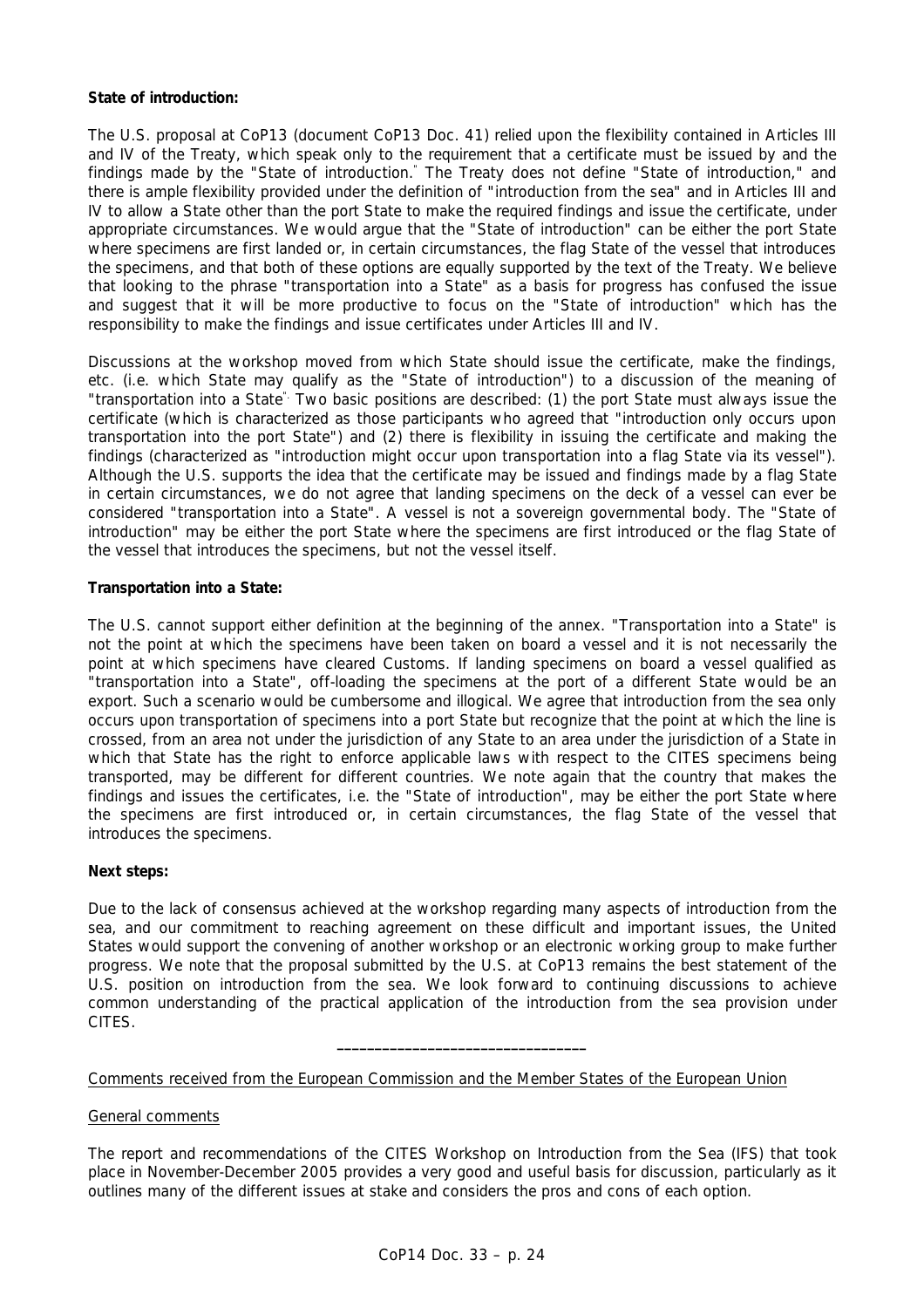We generally welcome the definition proposed by the Workshop as regards "marine environment not under the jurisdiction of any State" and in particular the fact that any interpretation must be consistent with "International law, as reflected in the United Nations Convention on the Law of the Sea".

The comments provided focus on the issue of "transportation into a State" and the related procedural issues linked to the non-detriment finding and issuance of a certificate. They are aimed at providing additional input to this important discussion and therefore many of them are formulated as questions which can supplement the list of issues at the end of the Annex to the report.

These comments also take into account the proposal submitted by the US at CoP13 (in document CoP13 Doc. 41).

### Legal issues

The widespread understanding of the provisions of the Convention relating to IFS [Article I(e), III(5), IV(6)&(7) and XIV(4)] appears to be that "transportation into a State" means landing into a port. Furthermore, a number of Parties seem to consider that the State of introduction would therefore be the Port State (PS).

Indeed, it would seem far reaching and indeed incorrect to interpret "transportation into a State" as landing a catch on the deck of a fishing vessel, and the procedural implications of such an interpretation would only make matters more complicated (with the need for further export permits to be issued in addition to the IFS certificate in order to land a shipment in a port).

However, it would seem appropriate to interpret "Introduction from the Sea" as referring to the process whereby a specimen is harvested in the high seas and landed in a port based on the definition in Article I(e) of the Convention.

Whilst such an interpretation would make it clear that only an IFS certificate would be needed to cover this process and thus no additional export permit would be required, the text of the Convention is not entirely clear as to the **identity of the "State of Introduction"** and thus which State would be responsible for the issuance of such a certificate. Moreover, it is not even clear as to whether the same conclusion can be drawn for Appendix I and Appendix II, as the term is not defined.

It seems that for **Appendix I** the intention of the text [Article III(5)] is that the PS should issue a certificate in line with the general concept of having importing countries issue a permit for specimens that do not originate in the High Seas.

However for **Appendix II** the text is not so clear [Article IV(6)]. For introduction from the sea, the language seems to mirror the general language for Appendix-II situations, where the "harvesting" States (the State of Export) must make the non-detriment finding (NDF) and issue a certificate; the most analogous concept for introduction from the sea would seem to be the Flag State (FS).

For Appendix II, nothing is foreseen for the "receiving" State (the State of Import), and by the same logic the PS would have no role for the introduction from the sea. In addition, while its scope is not directly relevant, Article XIV(4) implies that, for Appendix II, FS do have obligations under the provisions of the Convention (apparently those relating to the issuance of IFS certificates), since it states that they may be relieved of these obligations under certain conditions ("A State party to the present Convention ... shall be relieved of the obligations imposed on it under the provisions of the present Convention with respect to trade in specimens of species included in Appendix II that are taken by ships registered in that State...").

It therefore seems that the text of the Convention leaves some room for diverging interpretation between the two different situations and could be interpreted in such a way that the "State of introduction" for Appendix-II specimens is in fact the FS. This interpretation would create an odd split between the two Appendices and merits further reflection as these provisions are largely unexplored at this stage.

 $\rightarrow$  Is the "State of introduction" the State where the specimens are landed (i.e. the PS) or is it the State that introduces the specimen into a State (i.e. the FS)?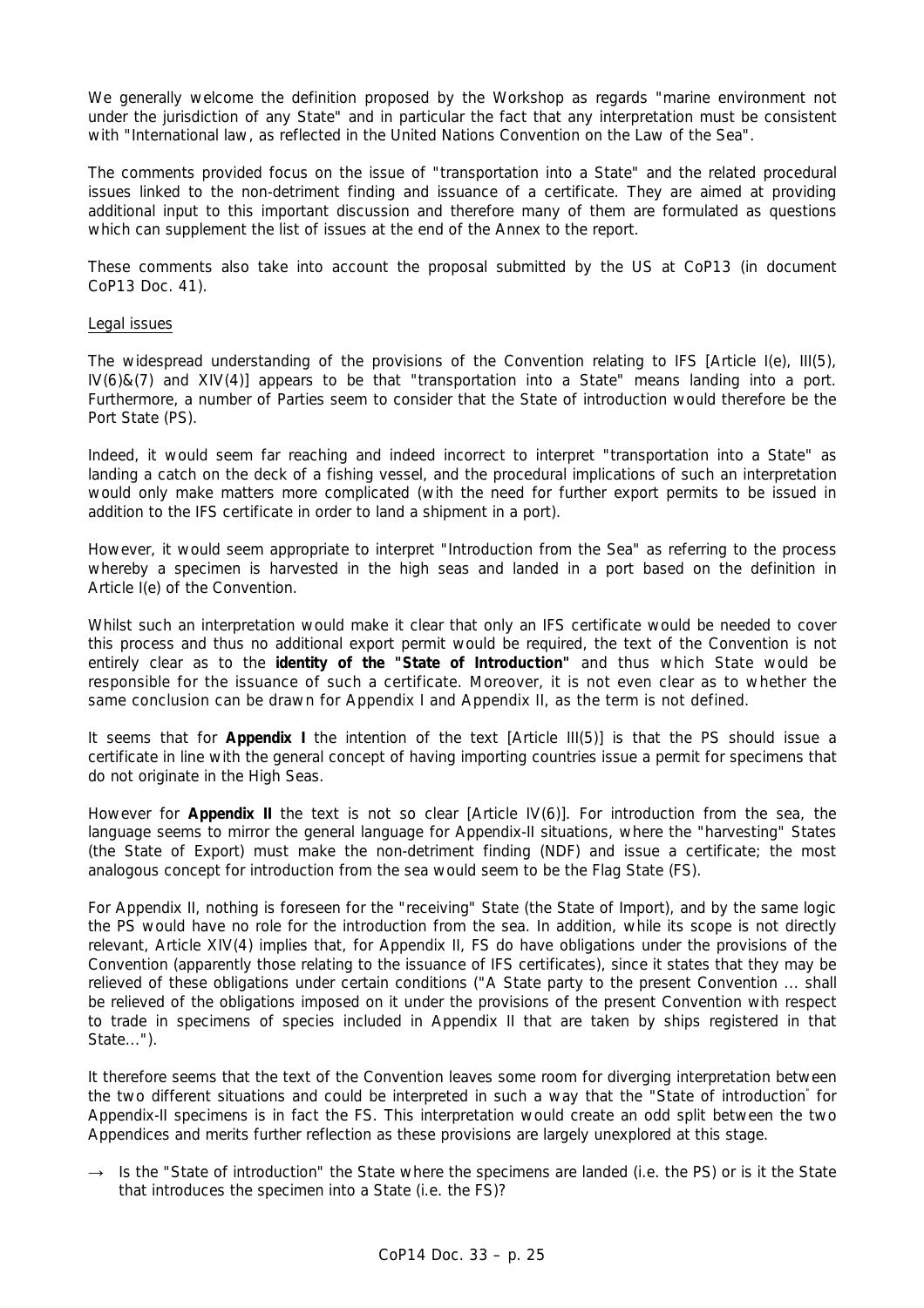## Procedural issues

Regardless of the intention or legal interpretation of the Convention, it is appropriate to consider what is the most effective approach in terms of the conservation of marine species in the high seas and the most pragmatic approach procedurally.

For this it is relevant to consider three factors: fisheries management practices, Customs procedures and making non-detriment findings.

Fisheries management practices: Under UNCLOS, the FS has exclusive jurisdiction over ships flying its flag and has responsibility for the conservation and management of living resources. The FS has to provide a permit for its vessel to fish under a Regional Fisheries Management Organisation (RFMO). The permit may have to be submitted for control by the fisheries authorities upon landing. Recent developments in fisheries management are to put more responsibility on the PS, in order to combat illegal, unregulated and unreported (IUU) fishing. However this does not mean that the responsibility of FS should be weakened.

 $\rightarrow$  FS responsibility under CITES would seem to be in line with current fisheries management practices.

Customs procedures: Customs need all relevant documents when shipments are landed in a port. Therefore if a marine species is listed in CITES a certificate would need to be provided upon landing before the goods could be cleared by Customs.

This would argue for certificates to be issued before landing. The US CoP13 proposal of having the FS provide pre-issued certificates to fishing vessels could be an interesting avenue to meet this concern.

However, having mixed responsibility between PS and FS for the issuance of a IFS certificate, depending on whether an agreement (as suggested in the US CoP13 proposal) has been reached or not could be confusing for Customs. This could lead to situations where some shipments of the same species being landed at a port are covered by an IFS certificate issued by an FS, whilst others require a certificate to be issued by the PS.

Furthermore, in the European Community, products of sea fishing by Community fishing vessels harvested in the High Seas obtain Community status. Goods for which Community status is proven are not subject to further Customs controls. Customs is therefore not well placed to ensure that enforcement requirements under CITES provisions will be carried out in these cases.

- $\rightarrow$  Could the possibility of having mixed responsibility between PS and FS for issuing certificates create a possible loophole for controls upon landing?
- $\rightarrow$  Could pre-issued certificates address this concern by ensuring that all shipments arriving in a port are already covered by a certificate?
- $\rightarrow$  Could pre-issued certificates create a possible loophole for control upon landing?
- $\rightarrow$  Are Customs best placed to ensure control upon landing? Would it be more effective for checks upon landing to be carried out by Fisheries Inspections rather than Customs?

Making a non-detriment finding (NDF): Given that a FS has full responsibility over vessels flying its flag and that under RFMOs an authorization for fishing must be given to the vessel by the FS, it would appear that FS that are members of an RFMO may be best placed to make a NDF for CITES listed species. However it is clear that this is not the case for all FSs, particularly not for flags of convenience. On the other hand a PS would generally not have sufficient information in order to make an NDF and may not have the capacity to do so. Since many such fisheries activities take place in areas beyond national jurisdiction it may be difficult to use the normal CITES process for NDF and consideration could be given to alternative processes and procedures, e.g. using RFMOs or creating "Scientific Authorities" for such purposes.

 $\rightarrow$  Would a system whereby FS have responsibility for issuing certificates only if they are member of an RFMO or if they have reached an agreement with the PS address the problem of IUU fishing?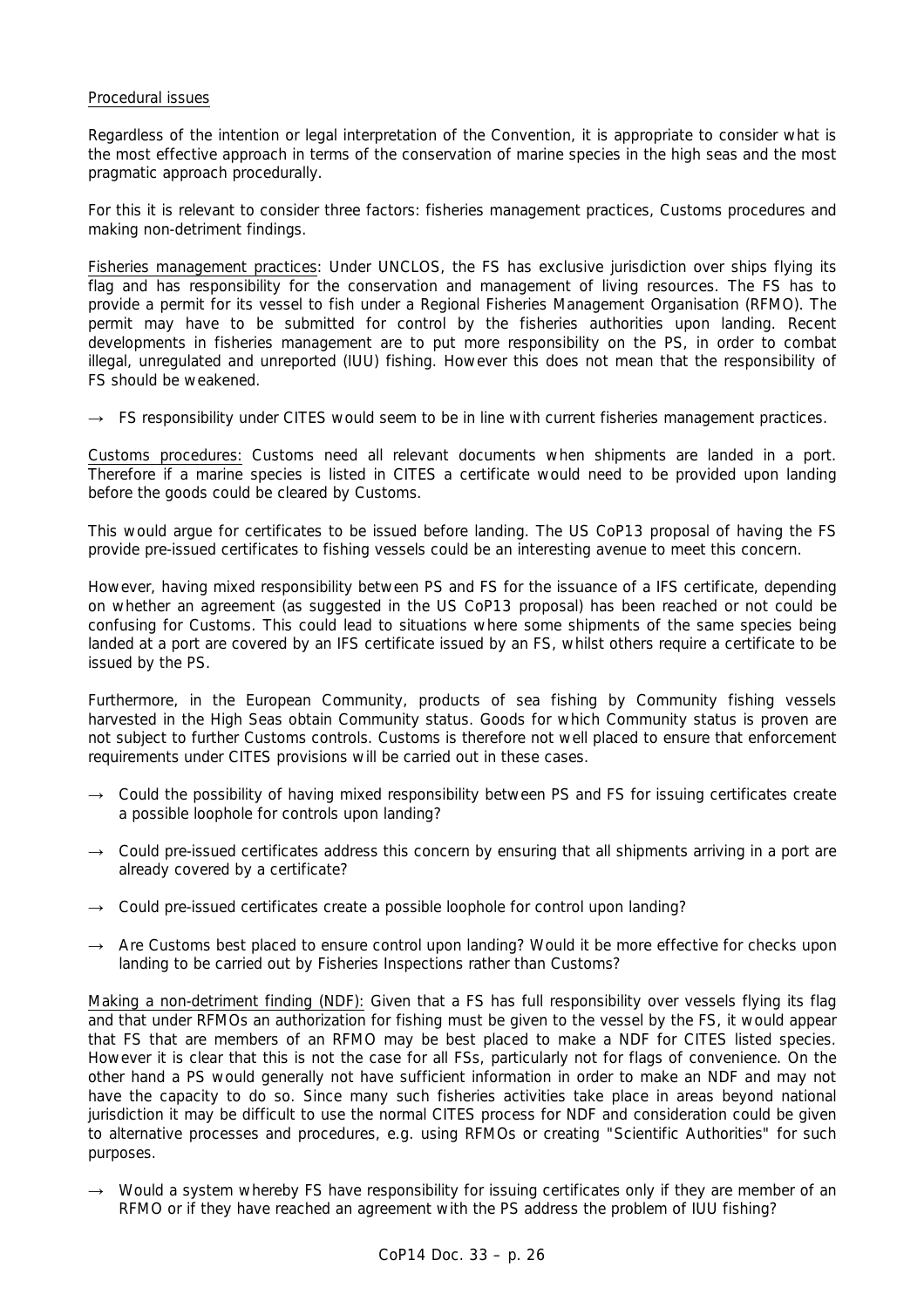- $\rightarrow$  Would lack of information on the location of the harvest hamper the ability of the PS to make a NDF?
- $\rightarrow$  Could a system whereby an overarching 'Scientific Authority' makes NDFs enable both the FS and PS to issue an IFS certificate?

### Additional considerations concerning FS responsibility:

If we consider that "introduction from the sea" is indeed a process whereby 'a specimen is harvested in the high seas and landed in a port', then a certificate issued by the FS would in practice authorize a ship to fish a certain number of specimens and land them in a port to be cleared by Customs. Responsibility for checking that the shipment is covered by a certificate and complies with CITES would lie with the PS. The FS would have primary responsibility for authorising the specimens to be harvested whilst the PS would have responsibility for controlling that the shipment complies with this.

Transhipment at sea without change of ownership would not appear to present difficulties as the certificate would remain with the shipment. However problems could arise in the case of change of ownership of the shipment at sea (Klondyking). In this case the FS would no longer be responsible for the shipment.

- $\rightarrow$  Could a system in which the FS issues the certificate and the PS controls upon landing function?
- $\rightarrow$  In the case of a certificate issued by the FS, how would change of ownership of the shipment at sea (Klondyking) be addressed? Could this be considered as a form of transit?

#### Further considerations

Is the CITES export/import country (or FS/PS) logic effective in the case of marine species harvested in the high seas? Would an overarching international mechanism for monitoring the harvesting of CITES-listed species in the high seas (based on RFMOs) and making NDFs be desirable? How would such a mechanism function?

### Overview of questions for consideration:

- $\rightarrow$  Is the "State of introduction" the State where the specimens are landed (i.e. the PS) or is it the State that introduces the specimen into a State (i.e. the FS)?
- $\rightarrow$  Could the possibility of having mixed responsibility between PS and FS for issuing certificates create a possible loophole for controls upon landing?
- $\rightarrow$  Could pre-issued certificates address this concern by ensuring that all shipments arriving in a port are already covered by a certificate?
- $\rightarrow$  Could pre-issued certificates create a possible loophole for control upon landing?
- → Are Customs best placed to ensure control upon landing? Would it be more effective for checks upon landing to be carried out by Fisheries Inspections rather than Customs?
- → Would a system whereby FS have responsibility for issuing certificates only if they are member of an RFMO or if they have reached an agreement with the PS address the problem of IUU fishing?
- $\rightarrow$  Would lack of information on the location of the harvest hamper the ability of the PS to make a NDF?
- → Could a system whereby an overarching 'Scientific Authority' makes NDFs enable both the FS and PS to issue an IFS certificate?
- $\rightarrow$  Could a system in which the FS issues the certificate and the PS controls upon landing function?
- $\rightarrow$  In the case of a certificate issued by the FS, how would change of ownership of the shipment at sea (Klondyking) be addressed? Could this be considered as a form of transit?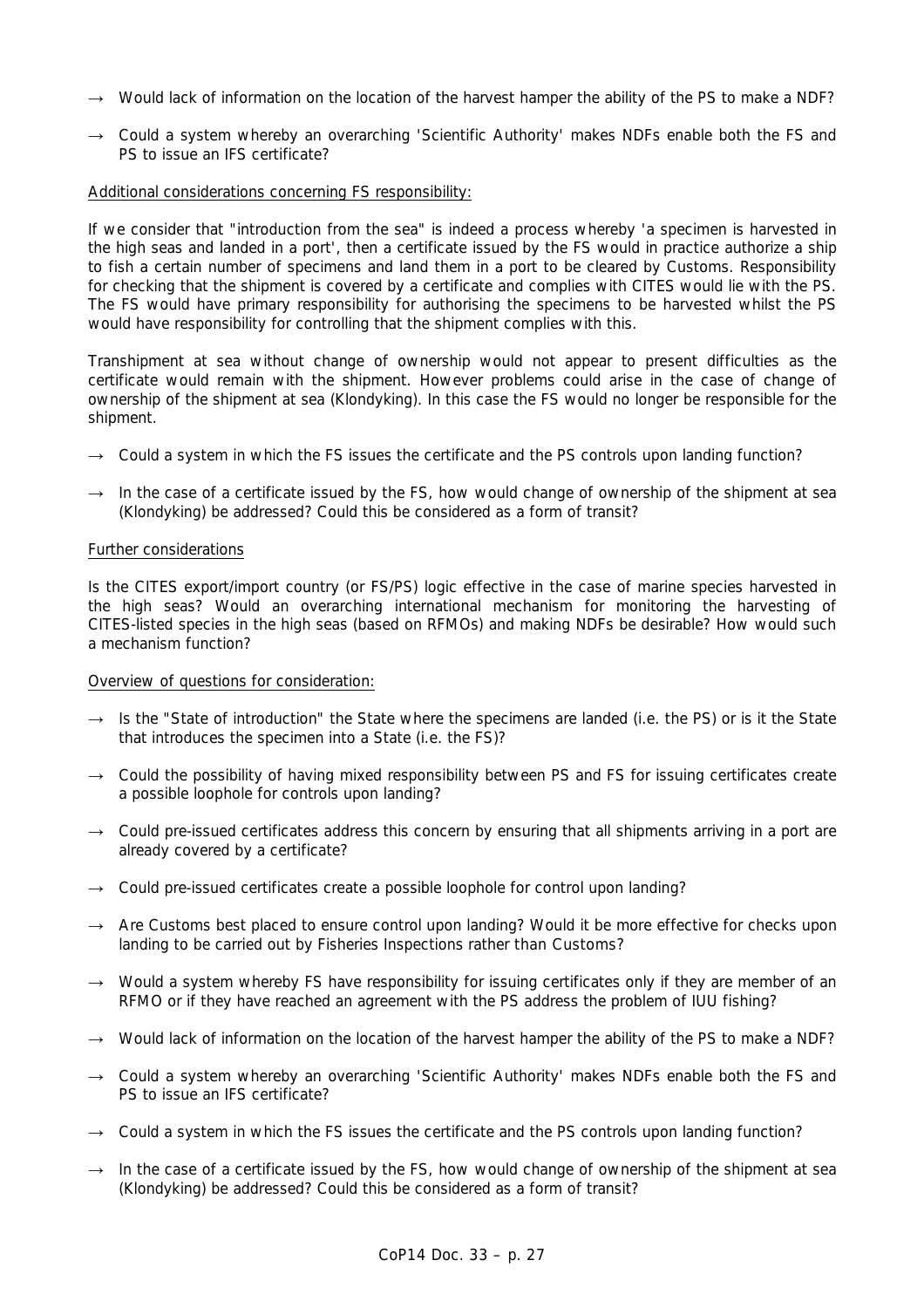$\rightarrow$  Is the CITES export/import country (or FS/PS) logic effective in the case of marine species harvested in the high seas? Would an overarching international mechanism for monitoring the harvesting of CITES listed species in the high seas (based on RFMOs) and making NDFs be desirable? How would such a mechanism function?

**\_\_\_\_\_\_\_\_\_\_\_\_\_\_\_\_\_\_\_\_\_\_\_\_\_\_\_\_\_\_\_\_\_** 

### Comments from the Species Survival Network

As an initial, procedural matter, the Species Survival Network (SSN) supports clarifying 'introduction from the sea' via a resolution rather than by an amendment to the Convention. In addition to the arguments presented in the Notification, we note that adopting an amendment to the Convention requires an extraordinary meeting of the Conference of the Parties, and could therefore involve the Parties and the Secretariat in additional, unnecessary time and expense.

### Marine environment not under the jurisdiction of any State

Defining the phrase 'in the marine environment not under the jurisdiction of any State' is important for the proper implementation of CITES for marine species, because establishing the boundaries of jurisdiction determines whether an export permit, an introduction from the sea certificate, or nothing at all is required under CITES.

SSN agrees it is prudent for UNCLOS to provide the primary legal basis for determining jurisdiction over maritime spaces, that a broad reference to international law is inappropriate, and that terminology from UNCLOS should not be paraphrased.

SSN therefore supports the Final Recommendation of the working group on the definition of this phrase, and would welcome its inclusion in a draft resolution for CoP14.

We note the discussion over the use of the term 'jurisdiction' in the definition and agree that use of this term would be confusing. UNCLOS grants sovereign rights to exploit resources, and jurisdiction to regulate artificial islands. Jurisdiction is not otherwise used to describe the rights of coastal States with respect to demarcating boundaries of a territorial sea, exclusive economic zone, or continental shelf. Thus, the inclusion of jurisdiction in defining the term 'not under the jurisdiction of any State' is unnecessary.

### Transportation into a State

This definition is important because it determines which CITES Party will issue the introduction from the sea certificate and make the non-detriment finding required prior to the issuance of the certificate.

SSN concurs with the view that, as a matter of law, 'transportation into a State" clearly refers to the State into which specimens are brought and then cleared through Customs. Under that construction, the port State should issue an introduction from the sea certificate.

SSN opposes allowing flag States to issue IFS certificates for reasons of simplicity, and to avoid the risks associated with 'flags of convenience'.

### Non-detriment findings

SSN supports the view that port States, not flag States, should be responsible for the issuance of NDFs, but that port States should of course consult with flag States and that they should certainly consult with relevant regional fisheries bodies (RFBs). SSN shares the view expressed by participants at the workshop that the knowledge of an RFB about the sustainability and legality of a particular harvest (perhaps based on a trade documentation or a certification scheme) would be critical to the making of any NDF.

We note that some Parties expressed concern that a port State may have insufficient information to be able to make a valid NDF. SSN suggests that if a port State is unable to gather sufficient scientific information to make a non-detriment determination for any particular import, and an RFB or flag State cannot provide relevant or sufficient information, then the Scientific Authority of the port State must make a finding that the introduction will be detrimental or acknowledge that insufficient information